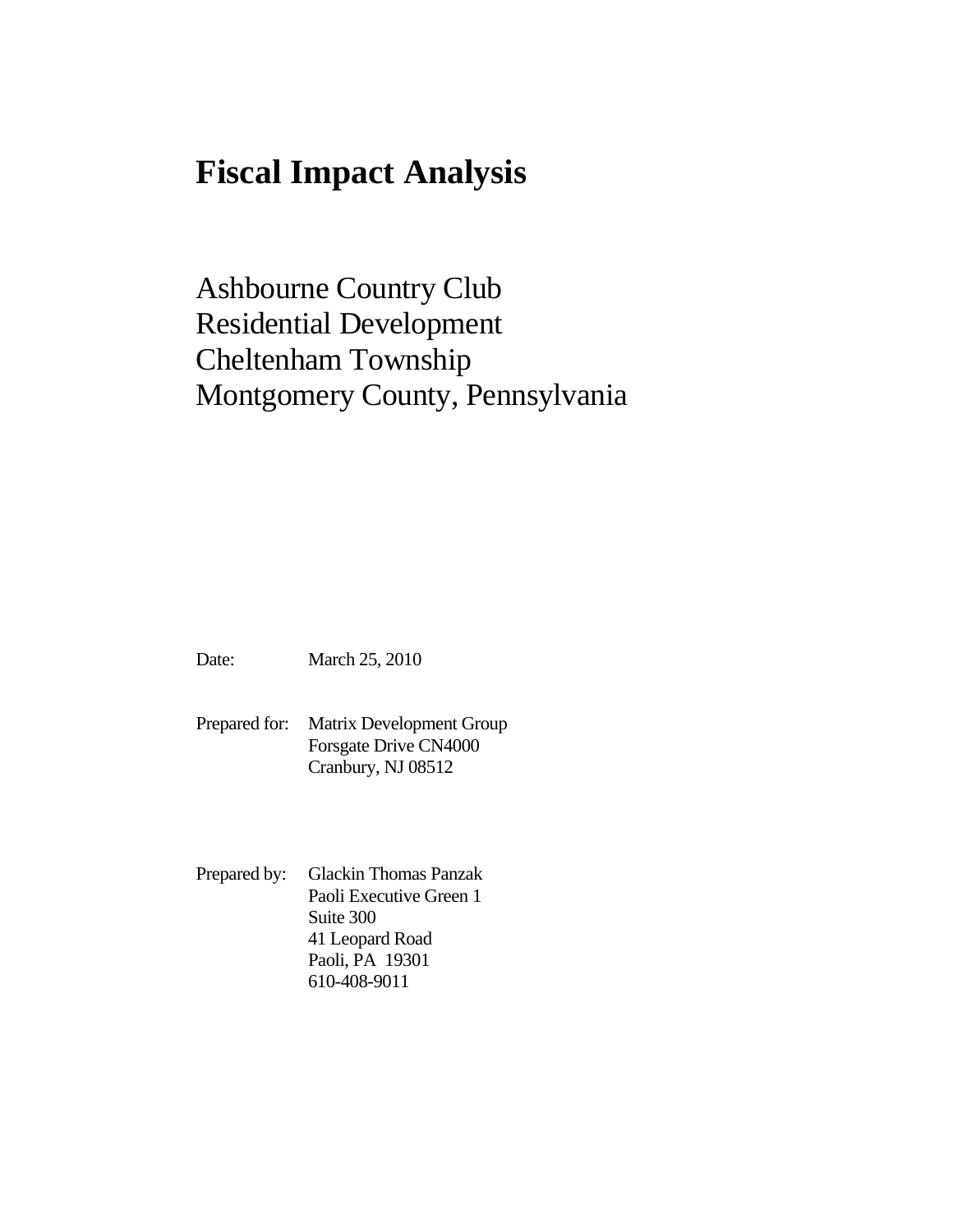# **CONTENTS**

| <b>DEMOGRAPHIC AND EMPLOYMENT PROJECTIONS 2</b>                |  |
|----------------------------------------------------------------|--|
| CONSTRUCTION-RELATED EMPLOYMENT OPPORTUNITIES  4               |  |
|                                                                |  |
|                                                                |  |
|                                                                |  |
|                                                                |  |
| <b>CHELTENHAM TOWNSHIP SCHOOL DISTRICT FISCAL IMPACT</b>       |  |
|                                                                |  |
|                                                                |  |
| EARNED INCOME TAX (EIT) REVENUES TO CHELTENHAM TOWNSHIP SCHOOL |  |
| REAL ESTATE TRANSFER TAX REVENUES TO CHELTENHAM TOWNSHIP       |  |
|                                                                |  |
|                                                                |  |
|                                                                |  |
|                                                                |  |

**Appendix A** – Alternative Scenario: Market-Rate Residential Development **Appendix B** – Glackin Thomas Panzak, Inc. Resumes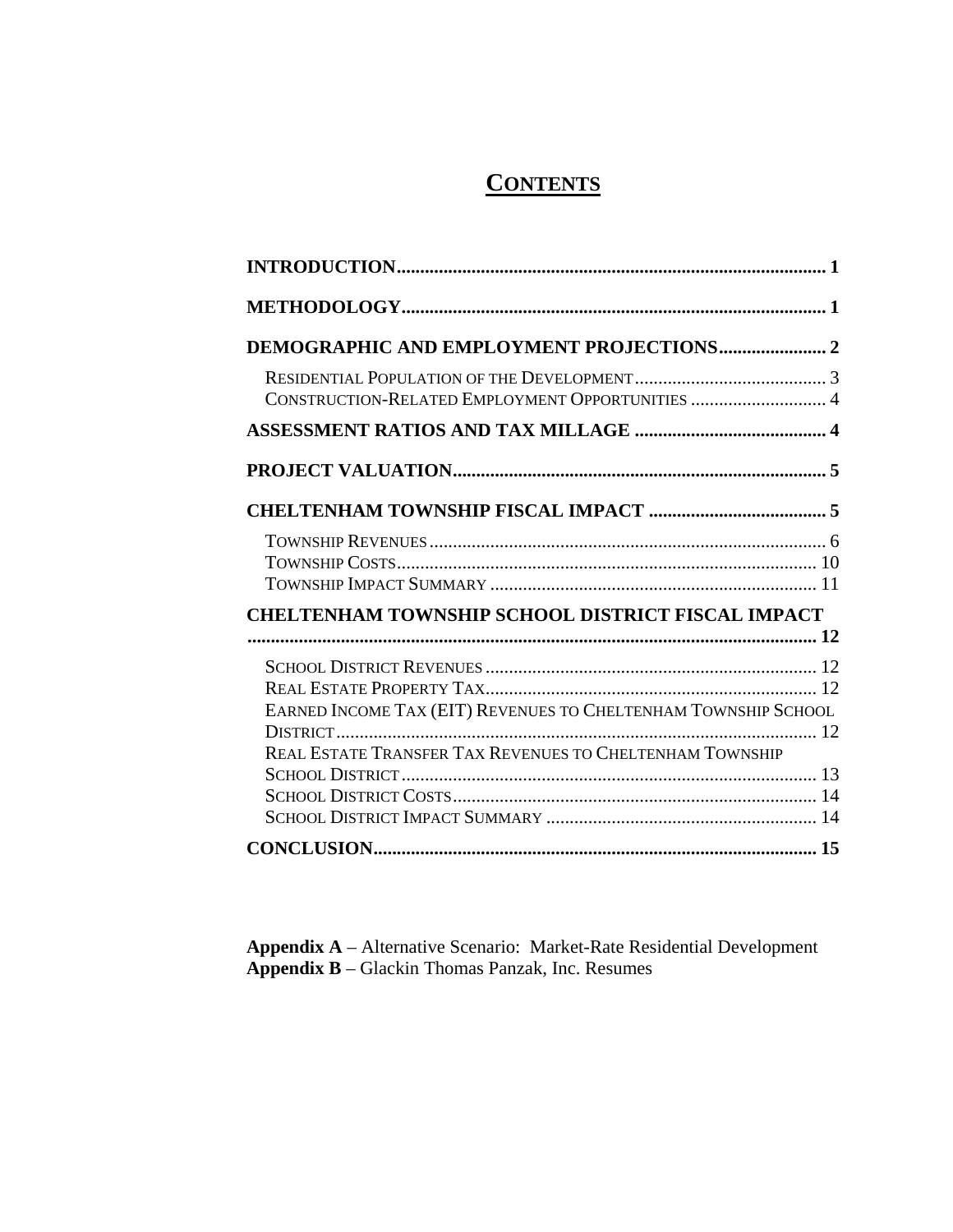## <span id="page-2-0"></span>**Introduction**

The Matrix Development Group is proposing to redevelop the Ashbourne Country Club located in Cheltenham Township, Montgomery County, Pennsylvania. The development will consist of 240 age-restricted dwellings, configured as 195 single-family attached carriage homes and 45 single-family detached homes. A small retail/commercial element is also planned for possible future development on the site.

Glackin Thomas Panzak, Inc. has been asked to prepare a fiscal analysis of the proposed development to predict the likely financial costs and revenues to Cheltenham Township and the Cheltenham Township School District. This report also provides information on such topics as the projected number of new residents, construction jobs, tax impacts, and miscellaneous fiscal benefits that can be expected to result from the proposed development. For this report, we only modeled the impacts from the residential portion of the development. If the commercial element is eventually built, we expect it would likely impart an additional net positive fiscal impact; however, the measurement of such impact is outside the scope of this report.

## **Methodology**

<span id="page-2-1"></span>The methodology used to perform this analysis is the *Preview* computer program, which was developed by Robert Burchell, David Listokin and William Dolphin of Rutgers University. The *Preview* program was published by the Urban Land Institute in Development Impact Assessment Handbook<sup>1</sup>, and uses a spreadsheet model to quantify economic, social, and fiscal impacts associated with land development. The *Preview* model provides an order-of-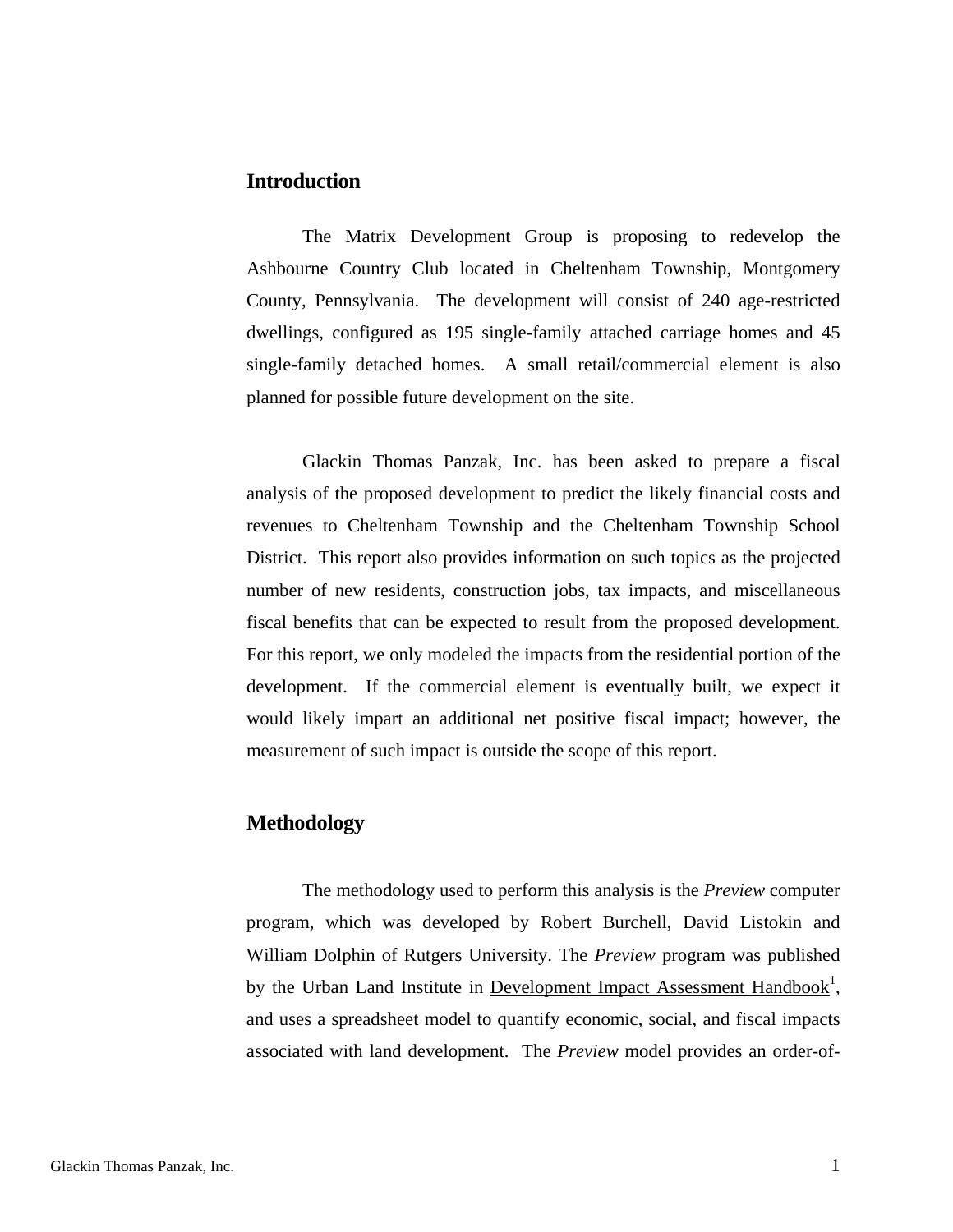<span id="page-3-0"></span>magnitude assessment of the impact of development across multiple dimensions. The model assumes that the population increases and fiscal impacts represent new residents, new school aged children, new revenues, and new costs. This methodology is an industry-accepted standard, and is used by real estate professionals, municipal officials, and various stakeholder groups to ascertain the fiscal and economic effects of land development on local government and other agencies that provide public services.

Revenues and expenditures are expressed in 2010 dollars, with no adjustment being made for the impact of inflation, appreciation, depreciation or changes in local property values. It is assumed that, as costs rise due to inflation and operating increases, corresponding enhancements in revenues will occur through the usual means of local government administration.

In calculating various revenue and expense projections, this report has utilized the Cheltenham Township Summary Operating and Capital Budgets, the School District of Cheltenham Township 2009-10 Budget, and assessed valuations as provided by the Montgomery County Board of Assessment.

#### **Demographic and Employment Projections**

A key factor in determining the fiscal impact of a development is the demographic and employment profile of the project. The number of new residents, their ages, and the number of school-aged children likely to reside in a development, all influence potential new revenues and costs to a municipality or school district.

 $\overline{a}$ 

<sup>1</sup> Burchell, Robert W., David Listokin, et al. *Development Impact Assessment Handbook.* Washington, D.C.: ULI-the Urban Land Institute, 1994.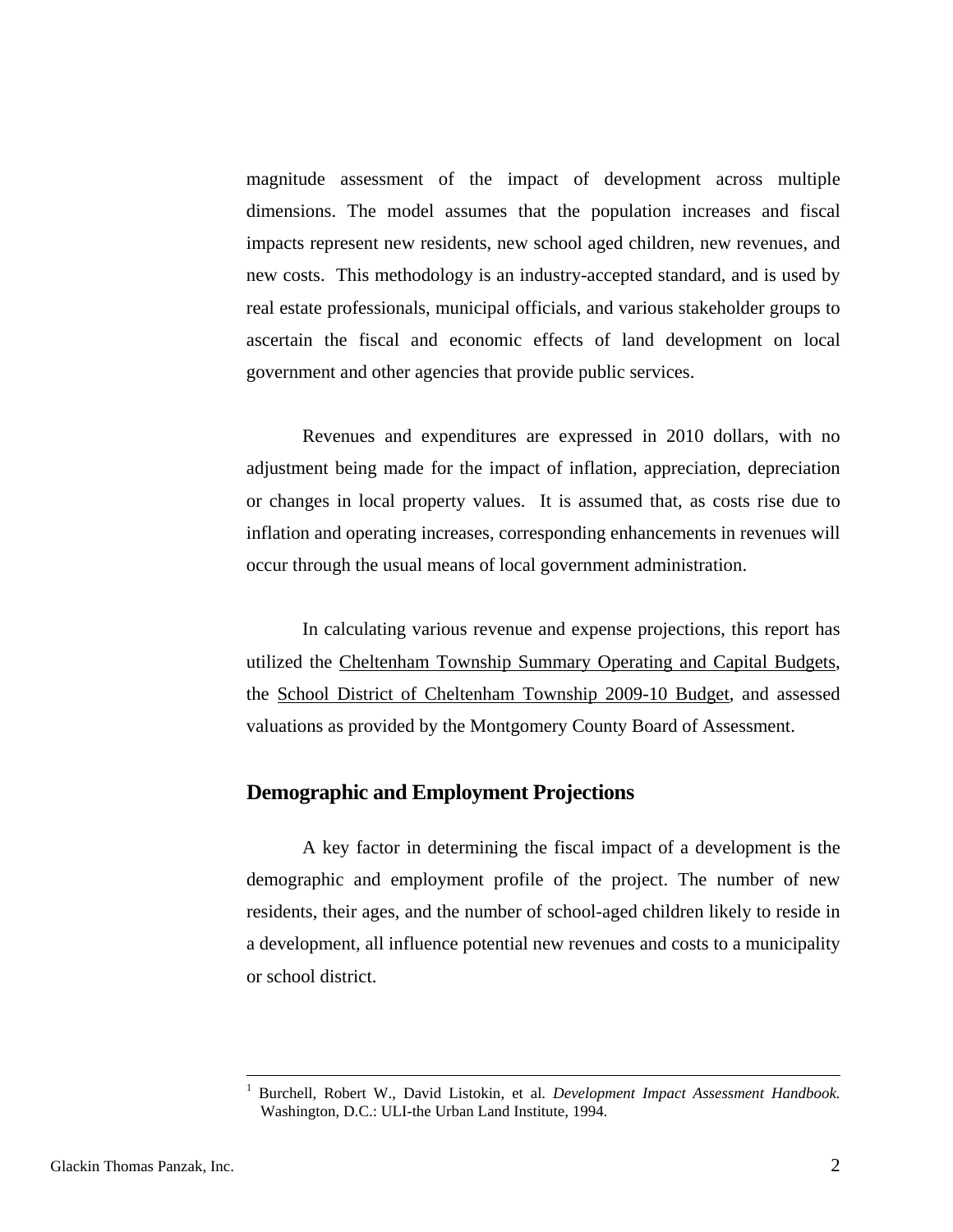#### <span id="page-4-0"></span>**Residential Population of the Development**

For this analysis, we utilized demographic multipliers published in 2006 by the Rutgers University Center for Urban Policy Research, derived from the American Housing Survey of the U.S. Census. This source is based on surveys built housing in the Northeast region of the United States<sup>2</sup>. While this source is based on data from a larger geographic unit (i.e., the "Northeast") rather than Pennsylvania specifically, its relatively narrow focus on agerestricted housing provides us with a very rational insight on the population dynamics of this unique housing type in this part of the country. There are no school-aged children projected to live in the proposed development, due to its age-restricted nature.

Table 1 summarizes the residential population characteristics of the proposed development.

**Table 1** 

|                              |                           |                              |             |                                       |             | <b>School-Age Children by Grade</b> |             |                                     |             |                           |                                   |
|------------------------------|---------------------------|------------------------------|-------------|---------------------------------------|-------------|-------------------------------------|-------------|-------------------------------------|-------------|---------------------------|-----------------------------------|
| <b>Residential Units</b>     |                           |                              |             | <b>Total</b><br><b>Household Size</b> |             | $K-6$                               |             | <b>Junior High</b><br><b>School</b> |             | <b>High School</b>        | <b>Total</b>                      |
| Unit type                    | No. of<br><b>Bedrooms</b> | <b>Total</b><br><b>Units</b> | Per<br>Unit | <b>Total</b><br><b>Persons</b>        | Per<br>Unit | <b>Total</b><br>$K-6$               | Per<br>Unit | <b>Total</b><br><b>JHS</b>          | Per<br>Unit | <b>Total</b><br><b>HS</b> | School-<br>Age<br><b>Children</b> |
| <b>Age-Restricted Units</b>  |                           |                              |             |                                       |             |                                     |             |                                     |             |                           |                                   |
| Carriage Home                | 3 BR                      | 195                          | 1.39        | 271                                   | 0.00        | $\mathbf{0}$                        | 0.00        | $\mathbf{0}$                        | 0.00        | 0                         |                                   |
| Single-Family                | 3 BR                      | 45                           | 1.57        | 71                                    | 0.00        | $\bf{0}$                            | 0.00        | $\mathbf{0}$                        | 0.00        | $\bf{0}$                  | o                                 |
| <b>TOTAL, Age-Restricted</b> |                           | 240                          |             | 342                                   | ۰           | 0                                   | -           | $\boldsymbol{0}$                    | ٠           | 0                         |                                   |

## **Projected Number of Residents**

 $\overline{a}$ 

<span id="page-4-1"></span><sup>2</sup> Listokin, David, et al. *New Jersey Demographic Multipliers: The Profile of Occupants of Residential and Nonresidential Development*. New Brunswick, New Jersey: Center for Urban Policy Research, Edward J. Bloustein School of Planning and Public Policy - Rutgers, the State University of New Jersey (2006).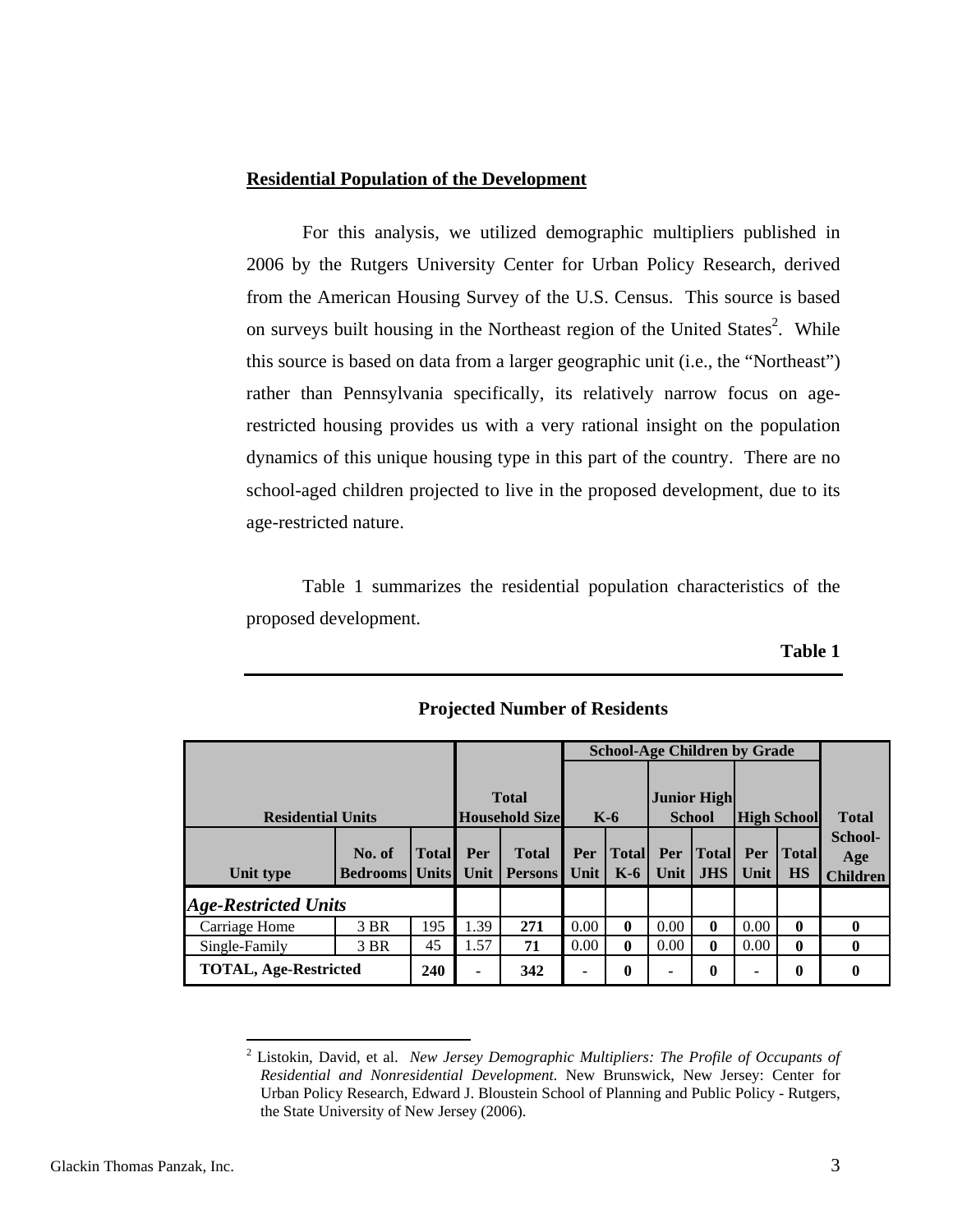#### <span id="page-5-0"></span>**Construction-Related Employment Opportunities**

While the purpose of this report is to predict annual direct fiscal impacts to the Township and School District of Cheltenham upon completion of the proposed development, it is important to note the interim indirect positive fiscal impacts regionally through the construction process. The *Preview* model addresses these impacts by approximating the development's impact on construction, manufacturing, trade, transportation and service job creation regionally, as well as the flows of disposable income into the surrounding community throughout the construction phase of the project as workers use local businesses for food, supplies and other services. Over the course of the construction of the proposed development, it is projected that approximately \$26,887,818 in wages and salaries will be inserted into the regional economy, with some of the disposable income generated through those wages positively impacting Cheltenham Township and surrounding communities. These construction-phase figures, while beneficial to the township, are not included in the annualized direct fiscal impacts presented throughout this report.

#### **Assessment Ratios and Tax Millage**

In budget documents we used for this analysis, property assessments and associated tax rates were based on the current available Montgomery County common-level ratio, which is a mathematical coefficient that establishes assessed value as a ratio of market value (the common-level ratio is set annually by the Commonwealth's State Tax Equalization Board.) The 2009-2010 common-level ratio of 1.85 equalizes assessed values at 54.05% of the market value  $(1 \div 1.85 = .5405)$ , also expressed as 54.05%.) Millage rates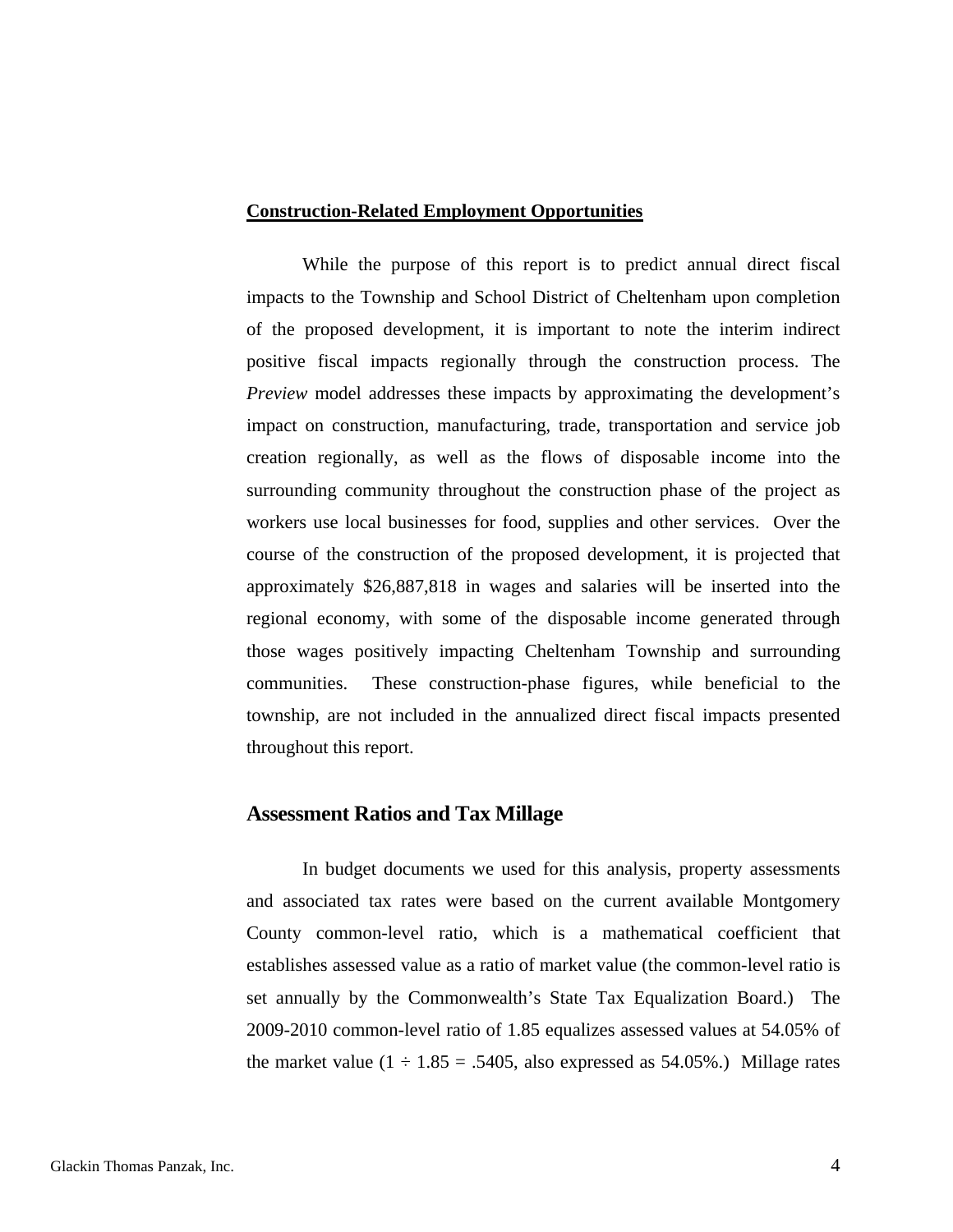<span id="page-6-0"></span>were set according to the revenue needs of each taxing authority, and consequently, budgets were developed on this basis.

# **Project Valuation**

To determine future revenues and costs associated with this development, the assessed value of the project must be established. We have estimated the future value of the proposed development based on average projected sale price per residential unit. The proposed development overall will have a market value of approximately \$81,450,000. Applying the common-level ratio to the project's estimated market value results in a total assessed value of \$44,027,027 (81,450,000 market value x 54.05% commonlevel ratio = \$44,027,027 assessed value. Table 2 summarizes the project valuation figures.

**Table 2** 

|                                                       |               | <b>Market</b>    |               |                    |
|-------------------------------------------------------|---------------|------------------|---------------|--------------------|
|                                                       | <b>Number</b> | <b>Value per</b> |               | <b>Total Value</b> |
| <b>Use</b>                                            | of Units      | Unit             |               | (Estimated)        |
| <b>Age-Restricted Residential Units</b>               |               |                  |               |                    |
| Carriage home, 3-bedroom                              | 195           | \$330,000        | $\mathcal{S}$ | 64,350,000         |
| Single-family detached, 3-bedroom                     | 45            | \$380,000        |               | 17,100,000         |
| <b>TOTAL, Age-Restricted Residential</b>              | 240           |                  | \$            | 81,450,000         |
| <b>Total market value</b>                             | \$            | 81,450,000       |               |                    |
| Common-level ratio (assessment to market value ratio) |               | 54.05%           |               |                    |
| Estimated assessed value (\$81,450,000 x 54.05%)      |               | 44,027,027       |               |                    |

#### **Project Valuation**

## **Cheltenham Township Fiscal Impact**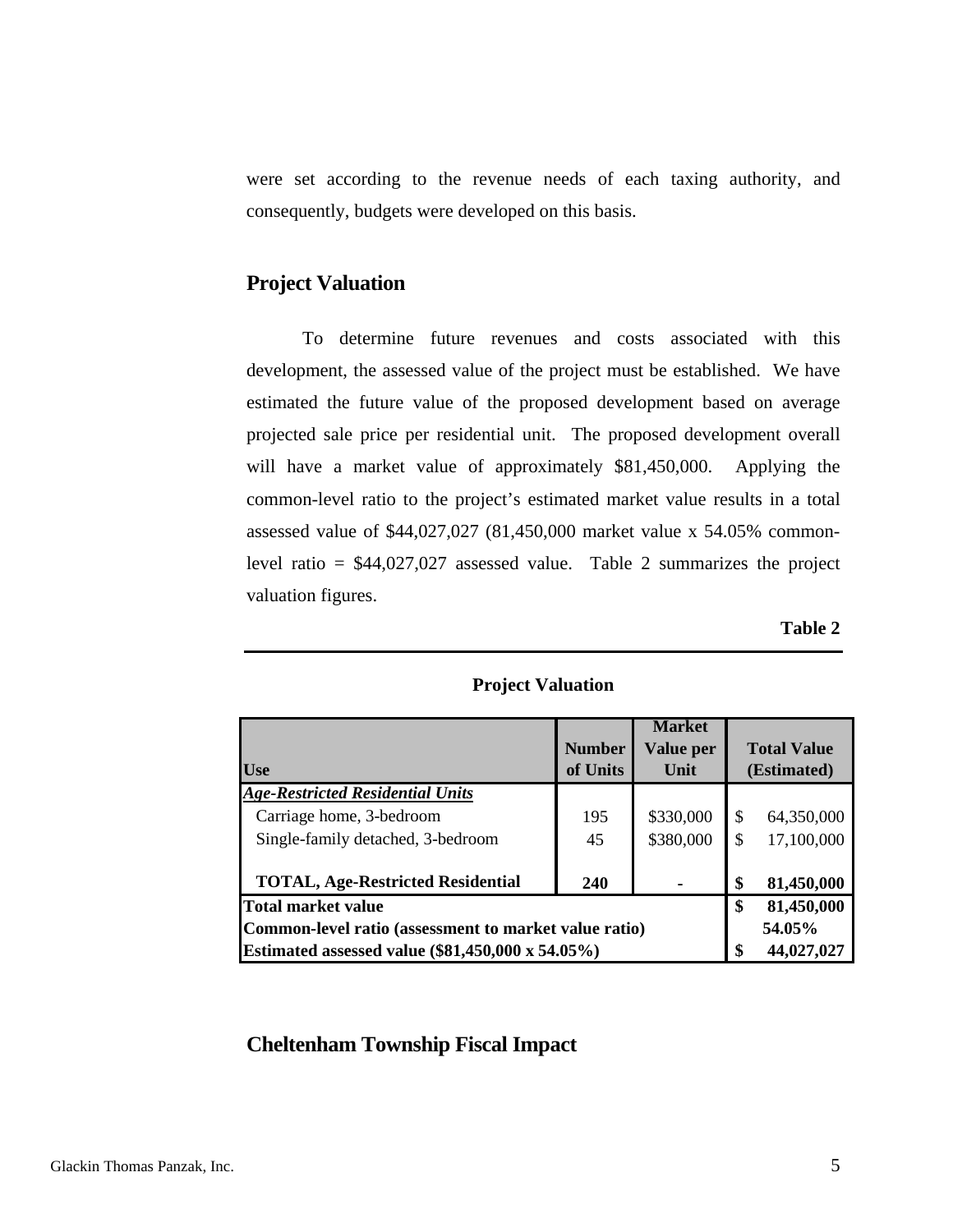<span id="page-7-0"></span>Based on the estimates of the project's assessed value, population demographics, and taxes and expenditures reported in the Cheltenham Township budget, we project that the proposed development will have a net positive annual fiscal impact to the Township of approximately \$210,887 at project completion.

Revenues from the proposed development will accrue primarily from the payment of real estate property tax, the Earned Income Tax (EIT), and real estate transfer tax. Other sources of revenue include licenses and permits, fines, interest earnings, and miscellaneous revenues. Costs associated with the development will include the cost of providing municipal services to the development at the same level that those services are provided throughout the Township today. In other words, if a certain amount of dollars are spent today on a per-resident basis to provide municipal services, it is assumed that that same amount of additional funds will be spent for every new resident in the proposed development. This is a conservative approach, in that there is not always a directly proportional cost increase for every new person added to the community from a new development.

#### **Township Revenues**

The proposed development will contribute across the board to most of the revenue sources that currently fund the Township budget; for instance, the property owners will pay real estate taxes on an annual basis and transfer taxes, as properties change ownership over the years. They will also pay their proportionate share of building and other permits, fines, fees, licenses, etc. Furthermore, new residents will pay taxes on earned income under the EIT. Following is a more detailed breakdown of how the various funding sources are likely to provide new revenues to Cheltenham Township.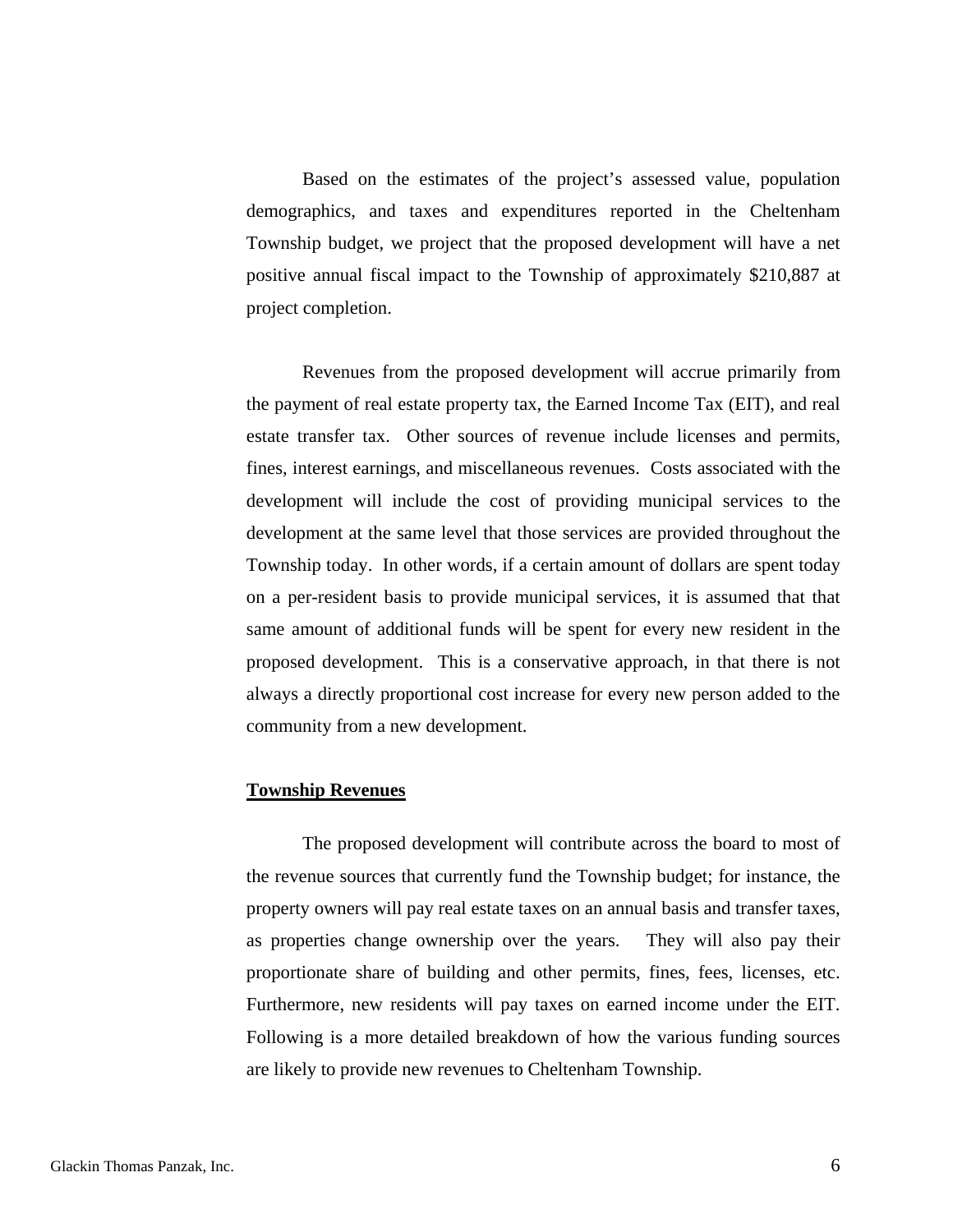#### *Preview* **Model Summary**

*Real Estate Tax revenues* - Based on the current tax rate of 7.1413 mills and anticipated assessed values described earlier, The *Preview* model estimates that the proposed development will generate new real estate revenues to the Township totaling approximately \$314,410 per year at full build-out.

*Revenues from Non-Property Tax Sources and Intergovernmental Transfers -* Using information about existing revenue sources from the Township's budget, the *Preview* model projects that the new development would generate an additional \$62,509 per year from non-property tax sources, such as licenses and permits, fines, interest, donations and contributions, and miscellaneous revenues. The *Preview* model further projects that Cheltenham Township could obtain an additional \$9,636 from intergovernmental sources, primarily in the form of county, state, and federal funds and grants.

#### **Independent Revenue Calculations**

As mentioned previously, Cheltenham Township also collects revenues in the form of the Earned Income Tax (EIT) and real estate transfer taxes. In order to more accurately characterize the way that these sources contribute to Township revenues, we have supplemented the *Preview* model results with separate calculations.

*The Earned Income Tax (EIT) -* This tax is levied on wages and salaries of Cheltenham Township residents at the rate of 1% on earned income. The proceeds from this tax are split evenly between the Township and School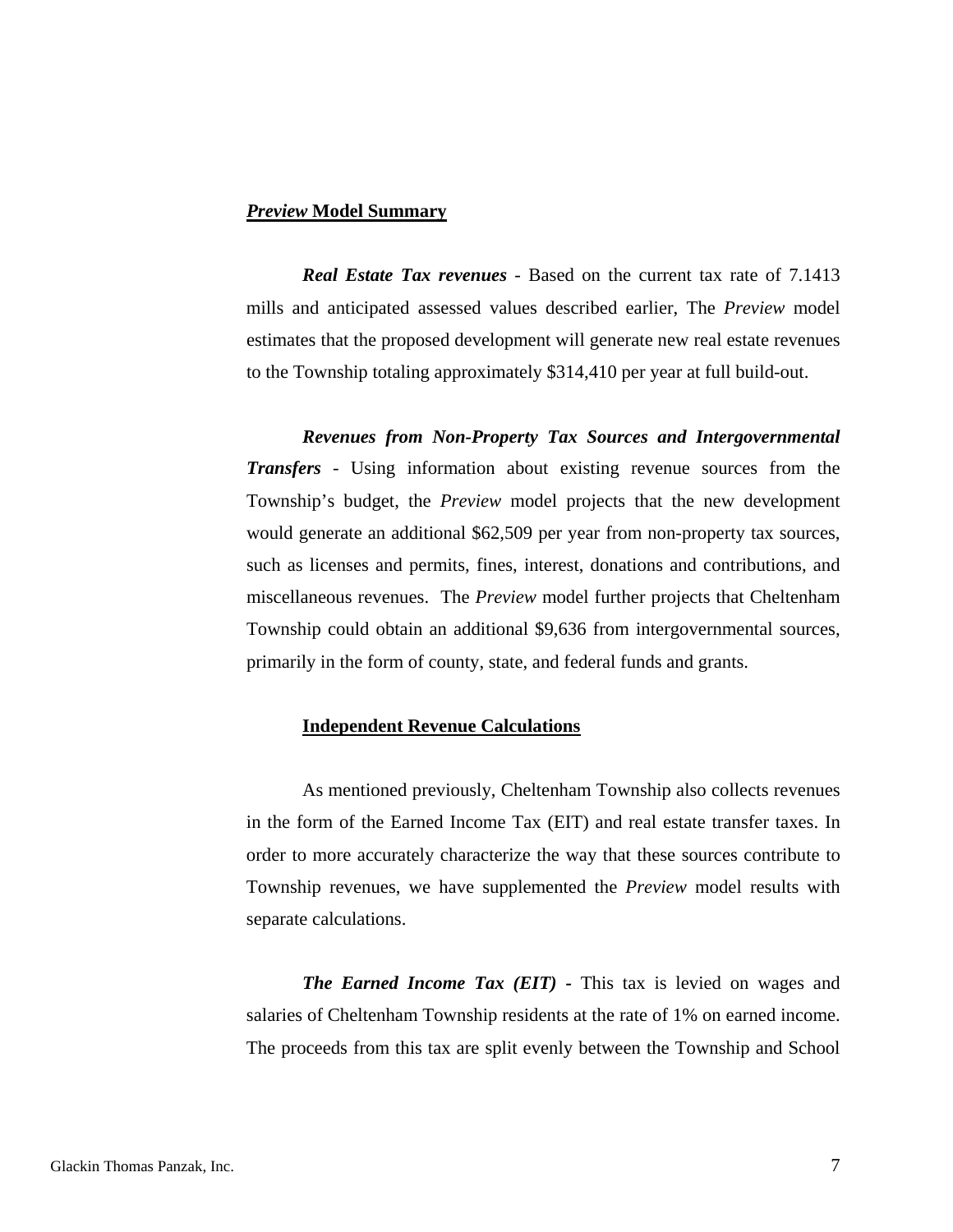District, resulting in an effective EIT rate for each taxing authority of 0.5% on earned income.

Estimating EIT revenues can be somewhat complicated in that it requires that the annual income characteristics of the future residents be understood. A general rule of thumb used by real estate and planning professionals is that housing price should not exceed 2.5 times annual household income. Using this guideline, we can estimate wage levels based on the estimated market values for residential units, as presented in Table 2 of this report (Project Valuation). Furthermore, some of those households might not be taxable under the EIT, since they will be occupied by householders who are retired from the workforce and not currently earning income. We account for these non-taxable households by assuming that only 50% of the units in the age-restricted portion of the development are eligible to pay the EIT. This assumption was made without regard for unit type, bedroom mix or any other physical or economic factor; e.g., we assumed that only 50% of all units of each type in the age-restricted residential development would be considered in the EIT calculation.

Guided by the foregoing residency, wage and salary assumptions, we can estimate EIT annual revenues for the Township from the new residents totaling approximately \$80,740 at the time of project completion.

*Real Estate Transfer Tax* – This tax is levied at the rate of 0.5% by the Township on the sale price of real property at the time property is sold. We assume that the properties would experience a turnover rate of approximately 7.40% per year<sup>3</sup>. Furthermore, we assumed that each unit type would exhibit

 $\overline{a}$ 

<span id="page-9-0"></span> $3$  Turnover rate based on a study performed by the Chigago Title & Trust Co., published at [http://prnwire.com/cgi-bin/stories.pl?ACCT=104&STORY=/www/story/6-27-](http://prnwire.com/cgi-bin/stories.pl?ACCT=104&STORY=/www/story/6-27-97/265895&EDATE) [97/265895&EDATE=](http://prnwire.com/cgi-bin/stories.pl?ACCT=104&STORY=/www/story/6-27-97/265895&EDATE)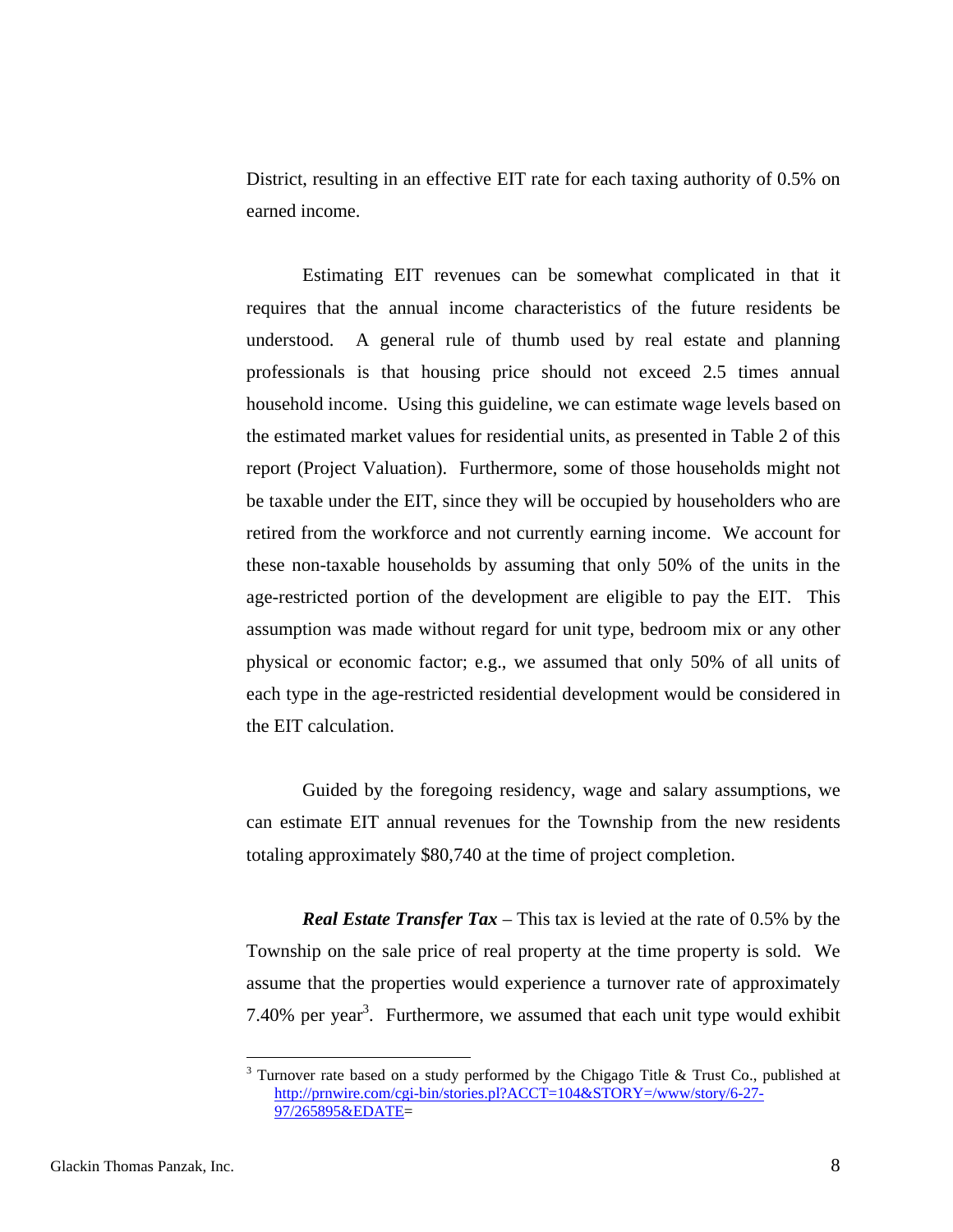the same turnover frequency (e.g., that both carriage homes and single-family detached homes would change ownership at the rate of 7.40% per year.)

Guided by the foregoing value and rate of turnover (sales frequency) assumptions described herein, we can estimate annual transfer tax revenues for the Township from the proposed development totaling approximately \$30,137 at the time of project completion.

Table 3 on the next page summarizes anticipated Cheltenham Township revenues from the proposed development, by source.

 $\overline{a}$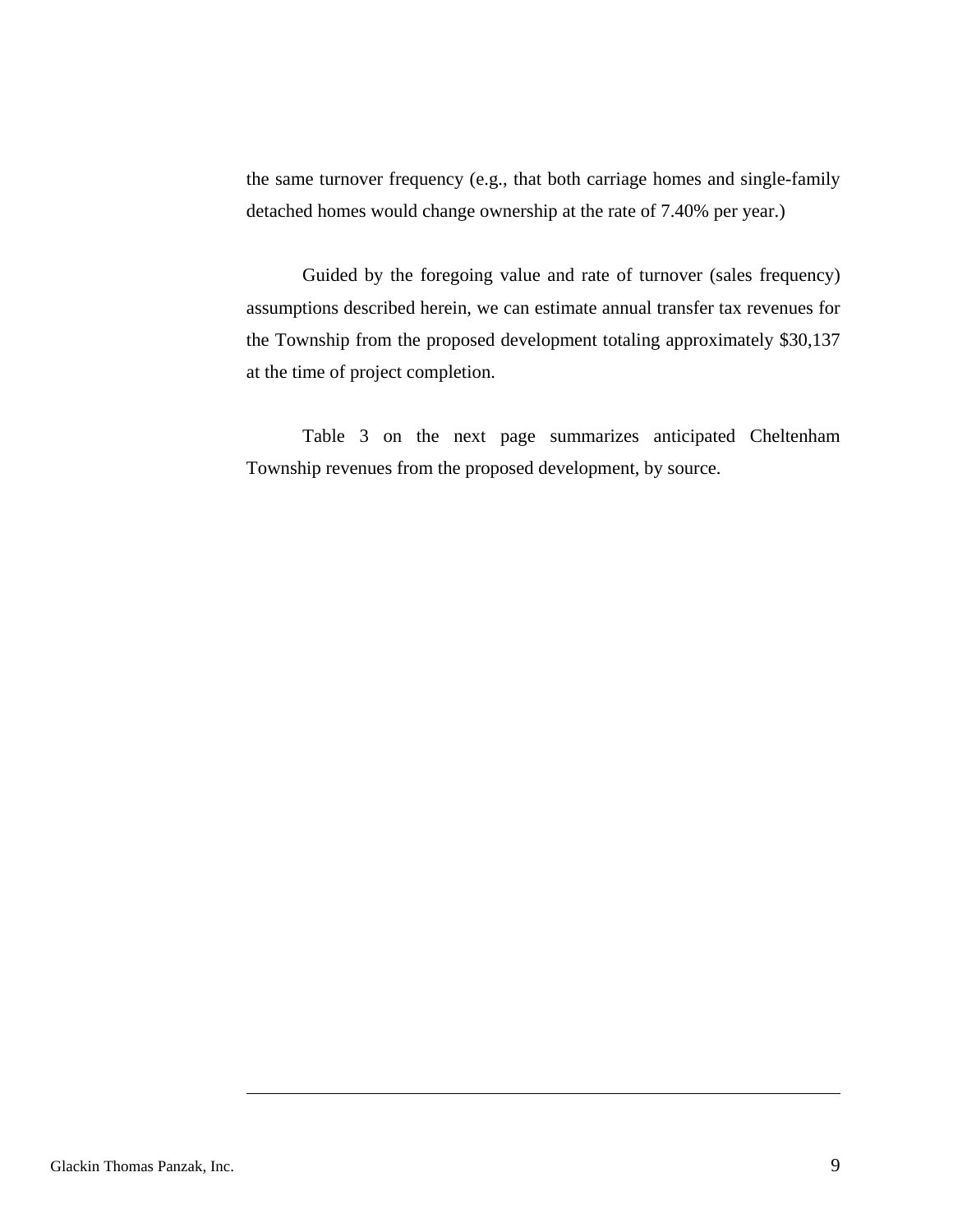## **Cheltenham Township Total Projected Annual Revenues from Proposed Development**

<span id="page-11-0"></span>

| <b>Revenue Source</b>                                                                            |    | <b>Estimated</b><br><b>Revenues</b> |  |  |
|--------------------------------------------------------------------------------------------------|----|-------------------------------------|--|--|
| Real Estate Property Taxes (7.1413 mills)                                                        | \$ | 314,410                             |  |  |
| Non-Property Tax Sources (includes licenses,<br>permits, fines, fees, and miscellaneous sources) | \$ | 62,509                              |  |  |
| Earned Income Tax (0.5% on wages)                                                                | S  | 80,740                              |  |  |
| Real Estate Transfer Tax (0.5% on selling price)                                                 | \$ | 30,137                              |  |  |
| <b>Intergovernmental Sources</b>                                                                 | \$ | 9,636                               |  |  |
| <b>Total Development-Generated Annual Revenues</b>                                               |    | 497,432                             |  |  |

#### **Township Costs**

Municipal costs associated with any new development include the additional time and equipment needed to provide the same level of services to new residents as are currently provided to existing property owners. Most residents Cheltenham Township utilize a certain amount of public services; in new developments, the additional population typically requires the same types of services. To project the level of cost to the Township associated with the proposed development, we have assumed that a portion of all costs incurred by the Township today would be attributable to the new development at levels similar to those being provided to the rest of the existing community. The exception to this assumption however, is that certain services within portions of the proposed development (such as snow plowing, road maintenance, and public works on the private streets and roads within the development) might be provided by private contractors instead of relying on the Township for these services. Hence, the proposed development/redevelopment would not incur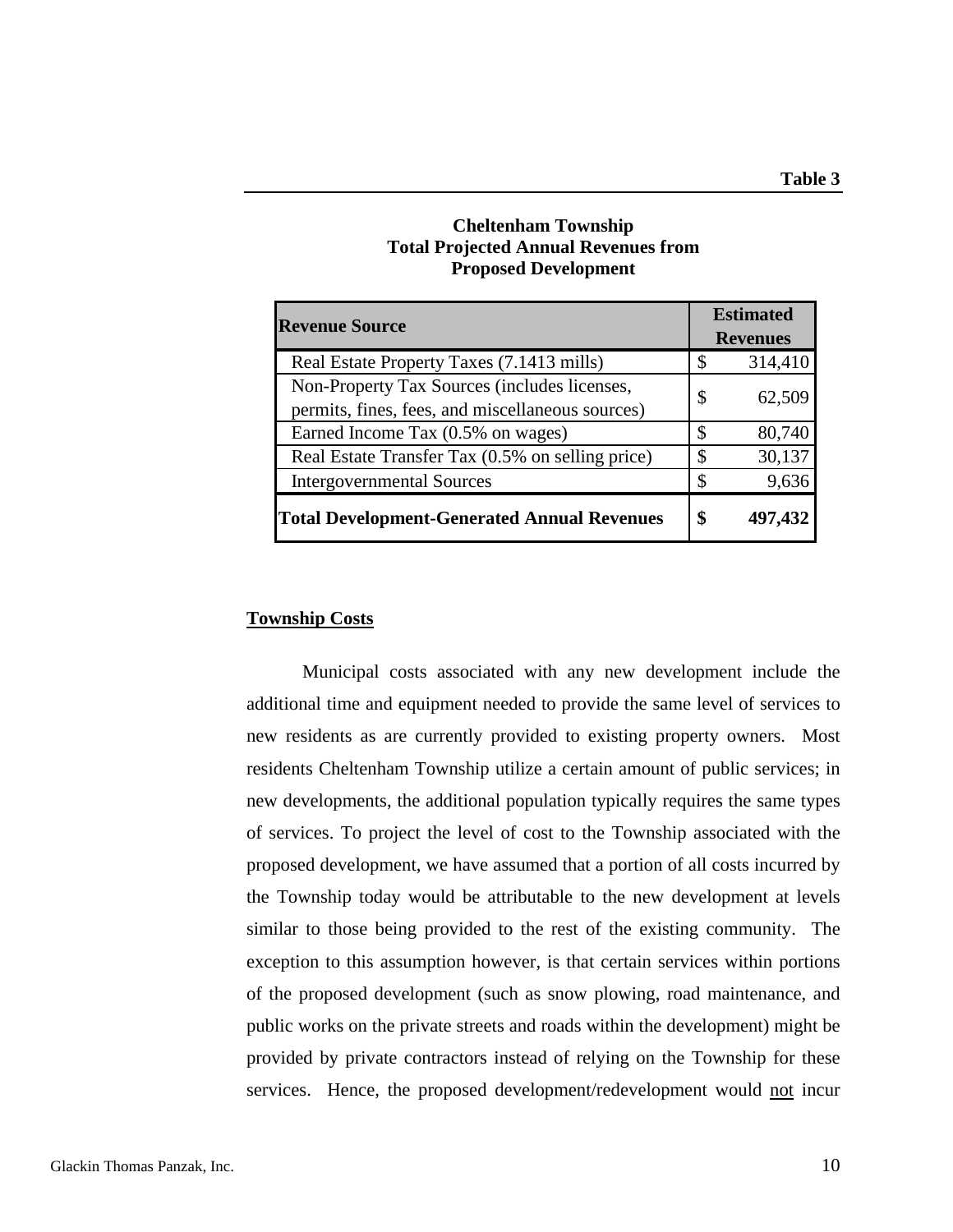<span id="page-12-0"></span>additional cost to the Township for these functions. However, in the interest of projecting a conservative cost estimate, this analysis does not adjust for potential cost savings related to services that might be provided by private contractors. Hence, it is likely that actual costs attributable to the proposed development could be lower than the costs projected in this study.

The Township's operating expenses are enumerated in the General Fund. The following functional areas comprise the majority of budgeted expenditures: Protection to Persons and Property (32% of total expenditures); Miscellaneous Expenses (27%); Highways and Sanitation (19%); Debt Service (7%); Recreation (5.8%) General Government (5.7%) and Libraries (3.8%).

Based on the general fund expenditures in the Cheltenham Township Budget, the *Preview* program has projected future costs to the Township totaling \$286,554 per year at project completion. These costs were determined by the *Preview* model based on current per capita expenditures, assuming that the development will utilize municipal services at a similar rate as the existing residential population of the Township. In calculating the per capita expenditure value, the *Preview* model accounts for the fact that costs are divided differently among serving both residential and non-residential portions of the Township. The model differentiates costs between residential and nonresidential land uses based on the actual existing mix of residential and nonresidential parcels in the Township, and adjusts relative expenditure values accordingly. For the purposes of this analysis, the *Preview* model estimates residential costs at a per capita rate of approximately \$838.

#### **Township Impact Summary**

With estimated annual costs of \$286,554 and estimated annual revenues of \$497,432, the net fiscal impact to the Township associated with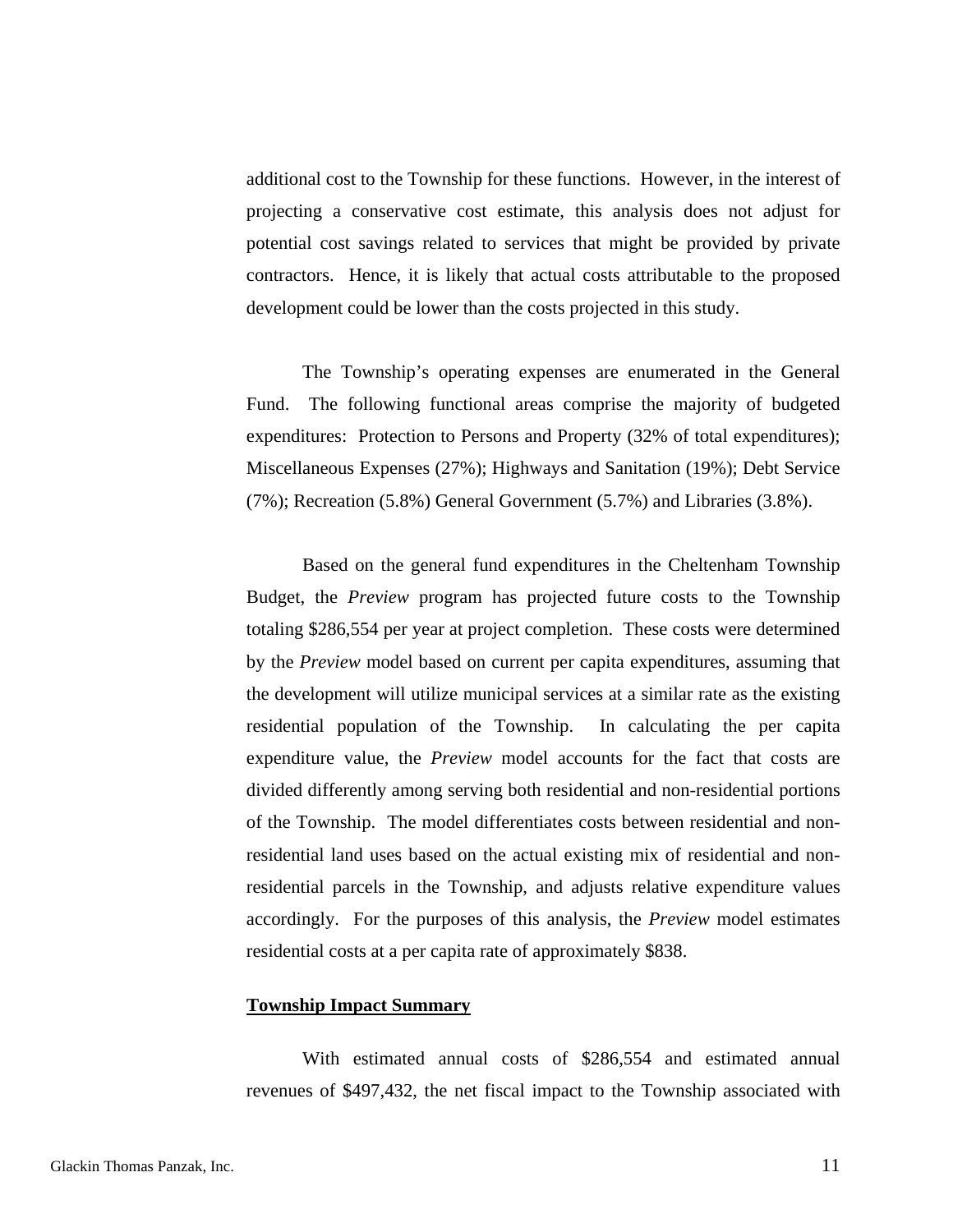<span id="page-13-0"></span>the proposed development is projected to be positive, at \$210,878 per year at the time of project completion.

#### **Cheltenham Township School District Fiscal Impact**

Based on the estimates of the project's assessed value, taxes, new school-aged children, and expenditures reported in the Cheltenham Township School District 2009-2010 Budget, we project that the proposed development will have a net positive annual fiscal impact to the School District totaling approximately \$1,838,498 at project completion.

The tax burden in Pennsylvania communities is a product of federal, state, county and local tax policies. At the local level, both the municipal government and the local school board impose real estate taxes on the residents and businesses in the community. In Cheltenham Township, as in most communities, the real estate tax burden is significantly higher for the school district than the local government.

#### **School District Revenues**

#### **Real Estate Property Tax**

The Cheltenham Township School District millage rate for 2009-2010 was set at 39.24 mills. With assessed values described earlier in this report, we can estimate that annual real estate taxes from the proposed development to the Cheltenham Township School District will be approximately \$1,727,621.

# **Earned Income Tax (EIT) Revenues to Cheltenham Township School District**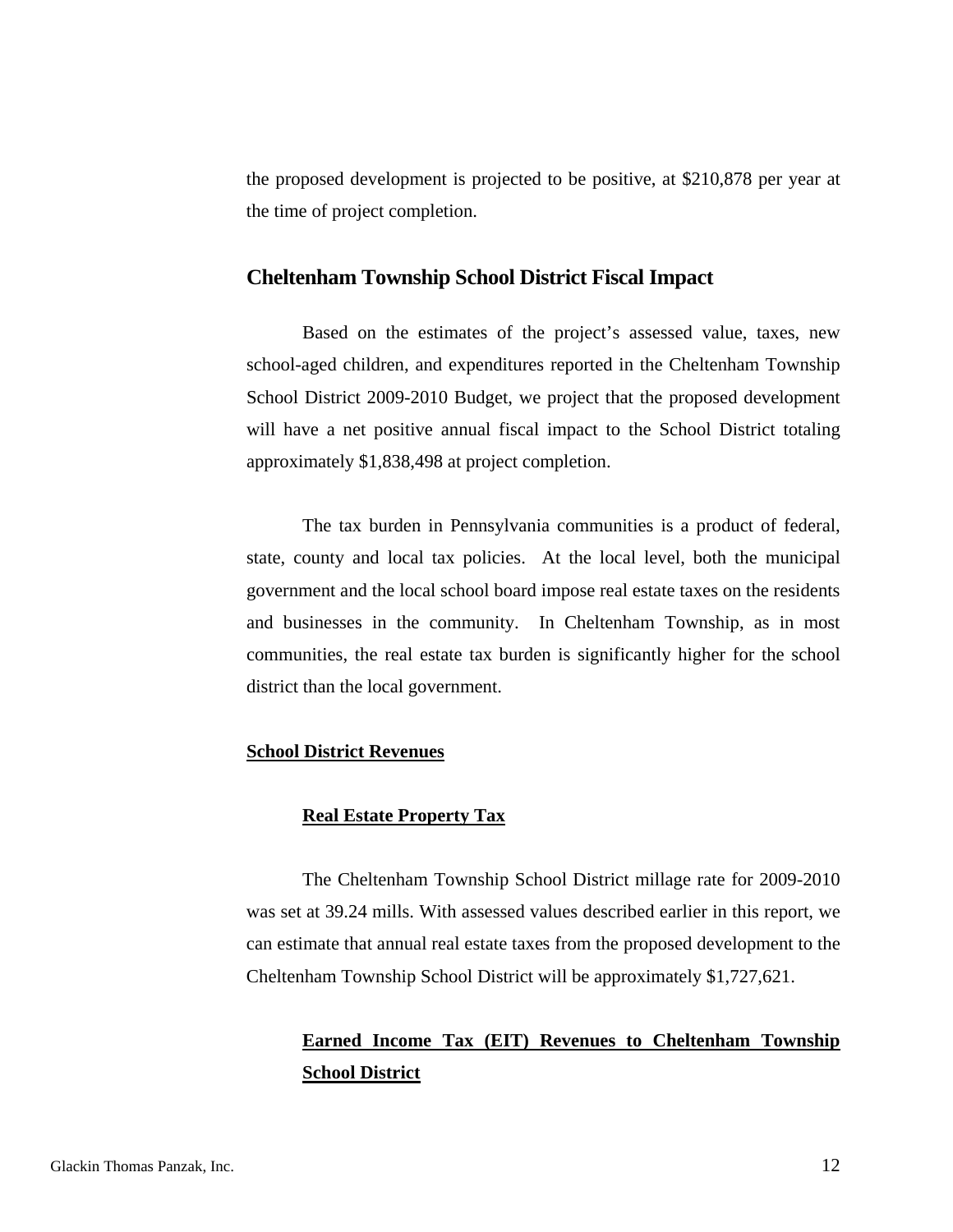<span id="page-14-0"></span>Like the Township, the School District also levies the Earned Income Tax at the rate of 0.5% on earned income of residents who are eligible to pay the tax. Using the same assumptions about residency and household income that we employed in the calculations for Township revenues from this tax source, we estimate that the School District could expect to realize approximately \$80,740 in Earned Income Tax revenues from the proposed development on an annual basis.

# **Real Estate Transfer Tax Revenues to Cheltenham Township School District**

Like the Township, the School District also levies the Real Estate Transfer Tax at the rate of 0.5% on the selling price of properties when they are sold. Using the same assumptions about values and sales frequency that we employed in the calculations for Township revenues from this tax source, we estimate that the School District could expect to realize approximately \$30,137 in Transfer Tax revenues from the proposed development on an annual basis.

Table 4 on the next page summarizes the projected sources of revenue for the School District associated with the proposed development.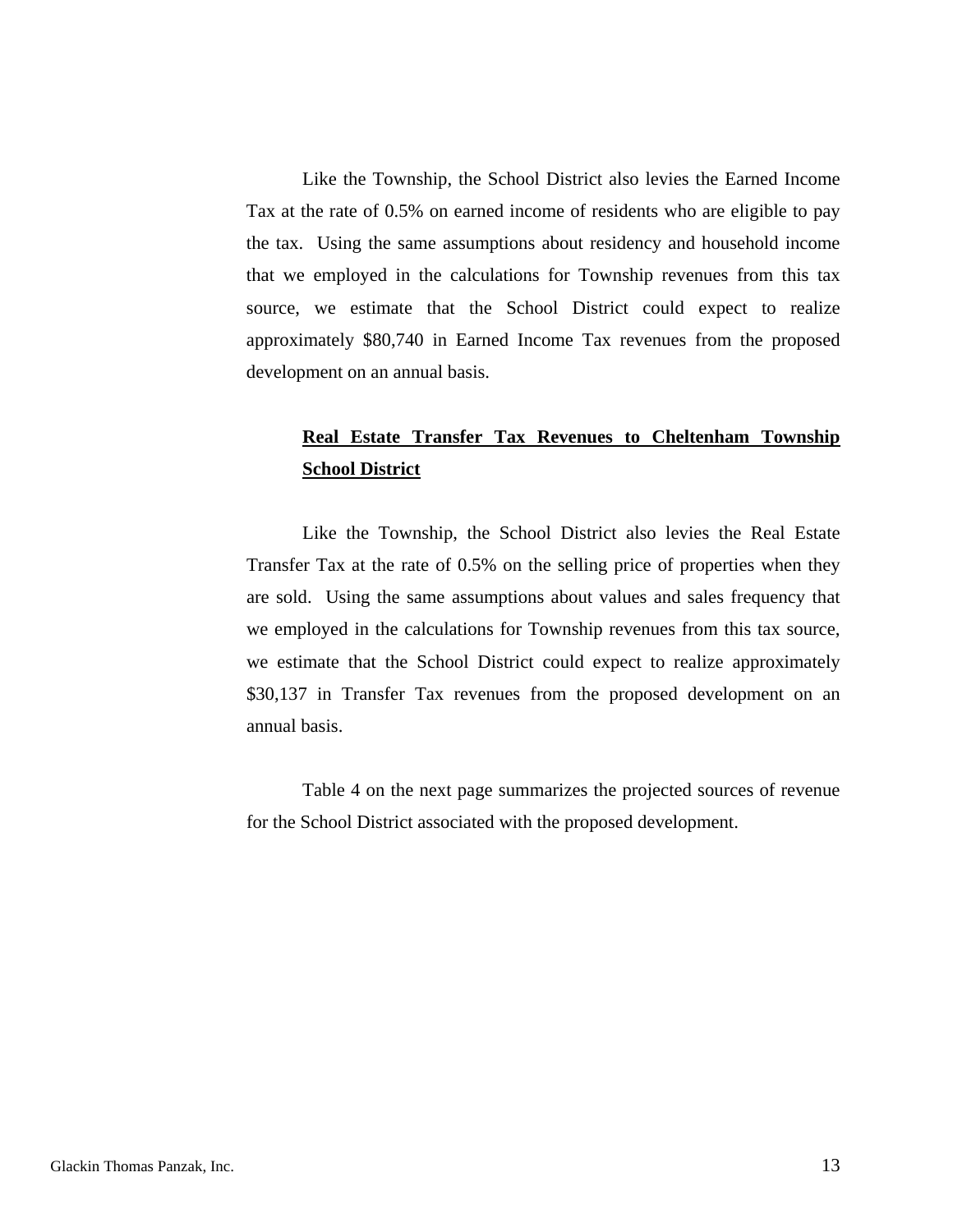### **Cheltenham Township School District Total Projected Annual Revenues from Proposed Development**

<span id="page-15-0"></span>

| <b>Revenue Source</b>                              |    | <b>Estimated</b><br><b>Revenues</b> |  |  |
|----------------------------------------------------|----|-------------------------------------|--|--|
| Real Estate Property Taxes (39.24 mills)           |    | 1,727,621                           |  |  |
| Earned Income Tax (0.5% on wages)                  |    | 80,740                              |  |  |
| Real Estate Transfer Tax (0.5% on selling price)   |    | 30,137                              |  |  |
| <b>Total Development-Generated Annual Revenues</b> | \$ | 1,838,498                           |  |  |

## **School District Costs**

The proposed development will be age-restricted to residents over 55 years of age. There will not be any school-aged children residing in the proposed development, so it will not add any new students to the School District. Hence, there will not be any additional costs from the proposed development to offset the aforementioned projected revenues, resulting in substantial positive fiscal benefits to the School District.

#### **School District Impact Summary**

With estimated revenues of \$1,838,498 and no additional costs, the net fiscal impact to the School District associated with the proposed development is projected to be positive, at \$1,838,498 per year.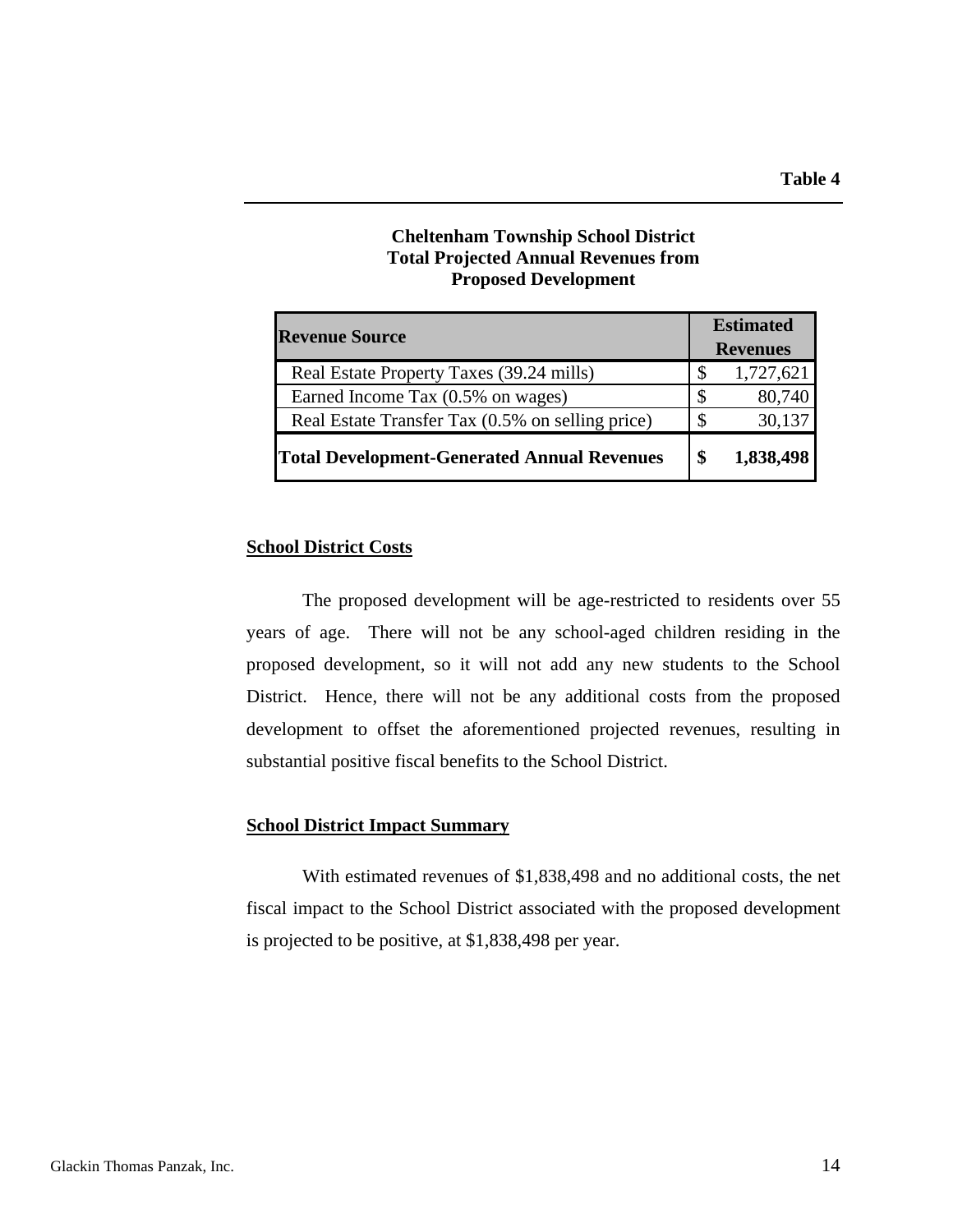# <span id="page-16-0"></span>**Conclusion**

The proposed development will have a fiscally positive impact on Cheltenham Township and the Cheltenham Township School District at project completion, with new revenues generated from taxes, non-tax sources, and intergovernmental sources exceeding costs incurred on an annual basis for each jurisdiction. Table 5 summarizes the overall net annual fiscal impacts to the Township and School District; Table 6 on the next page is a comprehensive summary of the unit types, values, revenues, and costs presented throughout this report.

**Table 5** 

**Net Fiscal Impacts** 

|                                               | Annual<br><b>Revenues</b> |           | <b>Annual Costs</b> | <b>Net Fiscal</b><br><b>Impact</b> |           |  |
|-----------------------------------------------|---------------------------|-----------|---------------------|------------------------------------|-----------|--|
| Cheltenham Township                           | \$                        | 497,432   | $(286, 554)$ \$     |                                    | 210,878   |  |
| Cheltenham Township<br><b>School District</b> | \$                        | 1,838,498 |                     |                                    | 1,838,498 |  |
| <b>Total</b>                                  | \$                        | 2,335,930 | $(286, 554)$ \$     |                                    | 2,049,376 |  |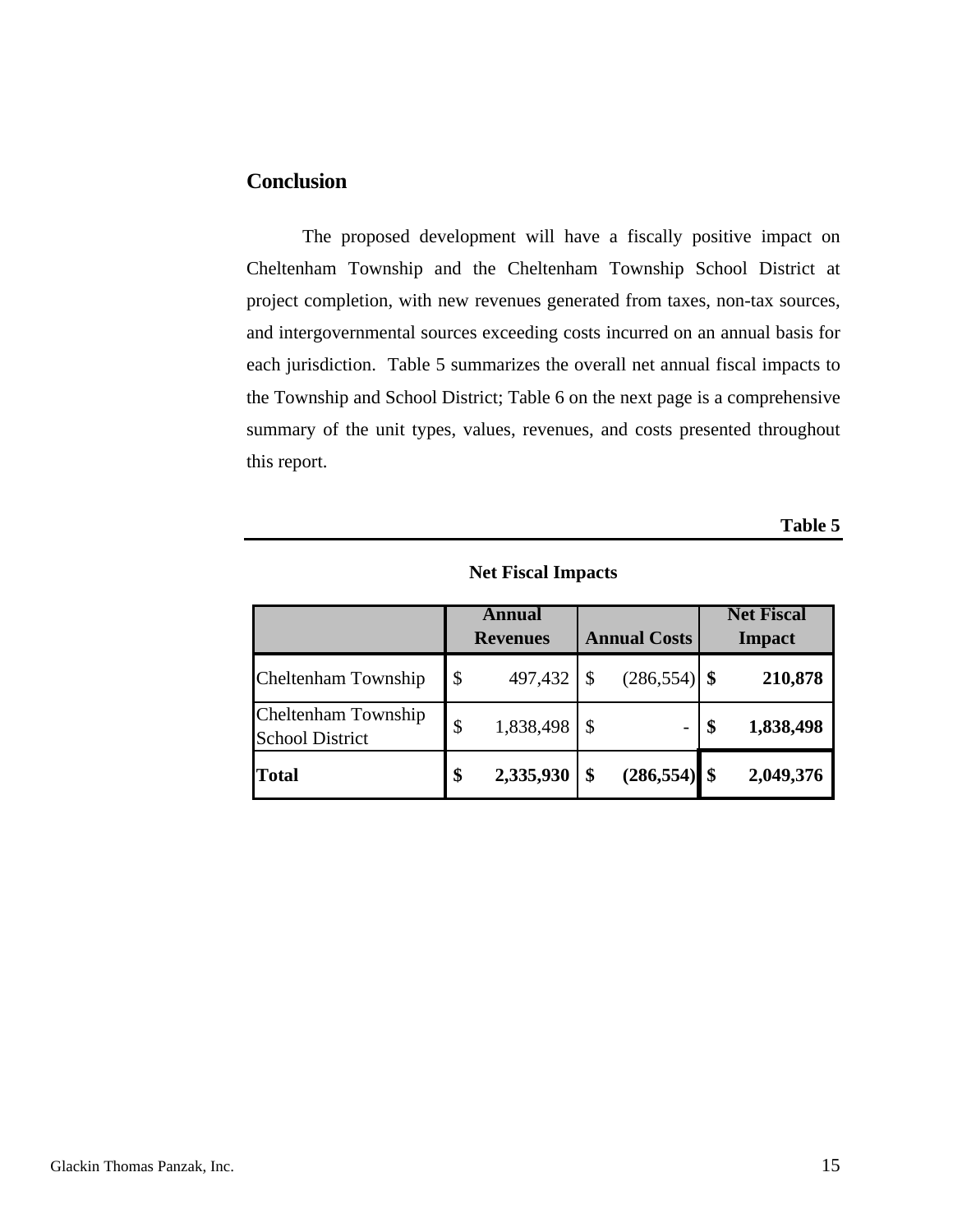# **Cheltenham Township, Montgomery County, PA Fiscal Impact Summary Matrix Development Group**

|                                                 | <b>Age-Restricted Proposal (Mix of Carriage Homes and Singles)</b> |                                   |                                       |                           |                                        |
|-------------------------------------------------|--------------------------------------------------------------------|-----------------------------------|---------------------------------------|---------------------------|----------------------------------------|
|                                                 |                                                                    | <b>3-Bedroom Carriage</b>         | <b>3-Bedroom Detached</b>             |                           |                                        |
|                                                 | <b>Total</b>                                                       | Per Unit                          | <b>Total</b>                          | Per Unit                  | <b>Total</b>                           |
| <b>Residential Units</b>                        | 195                                                                |                                   | 45                                    | $\overline{\phantom{m}}$  | 240                                    |
| Unit Value                                      | \$330,000                                                          |                                   | \$380,000                             |                           |                                        |
| Market Value                                    | \$64,350,000                                                       | \$330,000                         | \$17,100,000                          | \$380,000                 | \$81,450,000                           |
| Assessed Value (approx. 54.05% of market        |                                                                    |                                   |                                       |                           |                                        |
| value.)                                         | \$34,783,784                                                       | \$178,378                         | \$9,243,243                           | \$205,405                 | \$44,027,027                           |
| New Residential Population                      | 271                                                                | 1.39                              | 71                                    | 1.57                      | 342                                    |
| New School-Aged Children                        | $\boldsymbol{0}$                                                   | 0.00                              | $\mathbf{0}$                          | 0.00                      | $\boldsymbol{0}$                       |
| <b>Cheltenham Township</b>                      |                                                                    |                                   |                                       |                           |                                        |
| Real Estate Tax Revenue (7.1413 mills)          |                                                                    | 1,274                             | \$<br>66,009                          | \$<br>1,467               | \$<br>314,410                          |
| Non-Property Tax Revenue                        | $$49,427$ \$                                                       | 253                               | \$<br>13,082                          | \$<br>291                 | \$<br>62,509                           |
| <b>Intergovernmental Revenue</b>                | $$7,643$ \$                                                        | 39                                | \$<br>1,992                           | \$<br>44                  | \$<br>9,636                            |
| Earned Income Tax (0.5% on wages)               | \$<br>64,020                                                       | \$<br>328                         | \$<br>16,720                          | \$<br>372                 | \$<br>80,740                           |
| <b>Transfer Tax</b>                             | \$<br>23,810                                                       | \$<br>122                         | \$<br>6,327                           | \$<br>141                 | \$<br>30,137                           |
| <b>Total Township Revenues</b>                  | \$<br>393,301                                                      | \$<br>2,017                       | $\mathcal{S}$<br>104,130              | \$<br>2,314               | \$<br>497,431                          |
| <b>Total Township Expenditures</b>              | \$<br>(227, 306)                                                   | \$<br>(1, 166)                    | $\overline{\mathcal{S}}$<br>(59, 248) | $\mathcal{S}$<br>(1, 317) | $\overline{\mathcal{S}}$<br>(286, 554) |
| <b>Net Township Fiscal Impact</b>               | \$<br>165,995                                                      | $\mathbf{\$}$<br>851              | \$<br>44,882                          | \$<br>997                 | \$<br>210,877                          |
| <b>Cheltenham Twp. School District</b>          |                                                                    |                                   |                                       |                           |                                        |
| Real Estate Tax Revenue (39.24 mills)           | $$1,364,916$ \$                                                    | 7,000                             | 362,705<br>\$                         | \$<br>8,060               | \$<br>1,727,621                        |
| Non-Property Tax Revenue                        | \$0                                                                | $\overline{\mathcal{S}}$          | $\overline{\$}$                       | $\overline{\$}$           | \$                                     |
| <b>Intergovernmental Revenue</b>                | \$0                                                                | \$                                | \$                                    | \$                        | \$                                     |
| Earned Income Tax (0.5% on wages)               | \$<br>64,020                                                       | \$<br>328                         | \$<br>16,720                          | \$<br>372                 | \$<br>80,740                           |
| <b>Transfer Tax</b>                             | \$<br>23,810                                                       | $\mathbb{S}$<br>122               | $\overline{\mathcal{S}}$<br>6,327     | \$<br>141                 | \$<br>30,137                           |
| <b>Total School District Revenues</b>           | \$<br>1,452,745                                                    | $\mathbb{S}$<br>7,450             | \$<br>385,752                         | \$<br>8,572               | \$<br>1,838,497                        |
| <b>Total School District Expenditures</b>       | $$0\$ \$                                                           |                                   | \$                                    | \$                        | \$                                     |
| <b>Net School District Fiscal Impact</b>        | \$1,452,745                                                        | \$<br>7,450                       | \$<br>385,752                         | \$<br>8,572               | \$<br>1,838,497                        |
|                                                 |                                                                    |                                   |                                       |                           |                                        |
| <b>Total Development-Generated Revenues</b>     | \$1,846,047                                                        | $\overline{\mathcal{S}}$<br>9,467 | $\mathcal{S}$<br>489,882              | $\mathcal{S}$<br>10,886   | \$<br>2,335,928                        |
| <b>Total Development-Generated Expenditures</b> | \$<br>(227, 306)                                                   | \$<br>(1, 166)                    | $\mathcal{S}$<br>(59, 248)            | (1,317)<br>$\mathcal{S}$  | $\mathcal{S}$<br>(286, 554)            |
| <b>Net Fiscal Impact</b>                        | \$1,618,740                                                        | \$<br>8,301                       | \$<br>430,634                         | \$<br>9,570               | \$<br>2,049,374                        |

#### **NOTES:**

- 1. Revenues from non-property tax sources considered for Cheltenham Township include licenses & permits, fines, fees, and interest. Intergovernmental revenues for Cheltenham Township include grants, aid, and refunds from state and county sources.
- 2. Earned Income Tax (EIT) calculation assumes that 50% of age-restricted households represent retirees and hence, are not eligible to pay the tax.
- 3. For purposes of calculating the EIT, household income was estimated at 40% of the market value of each type of residential unit.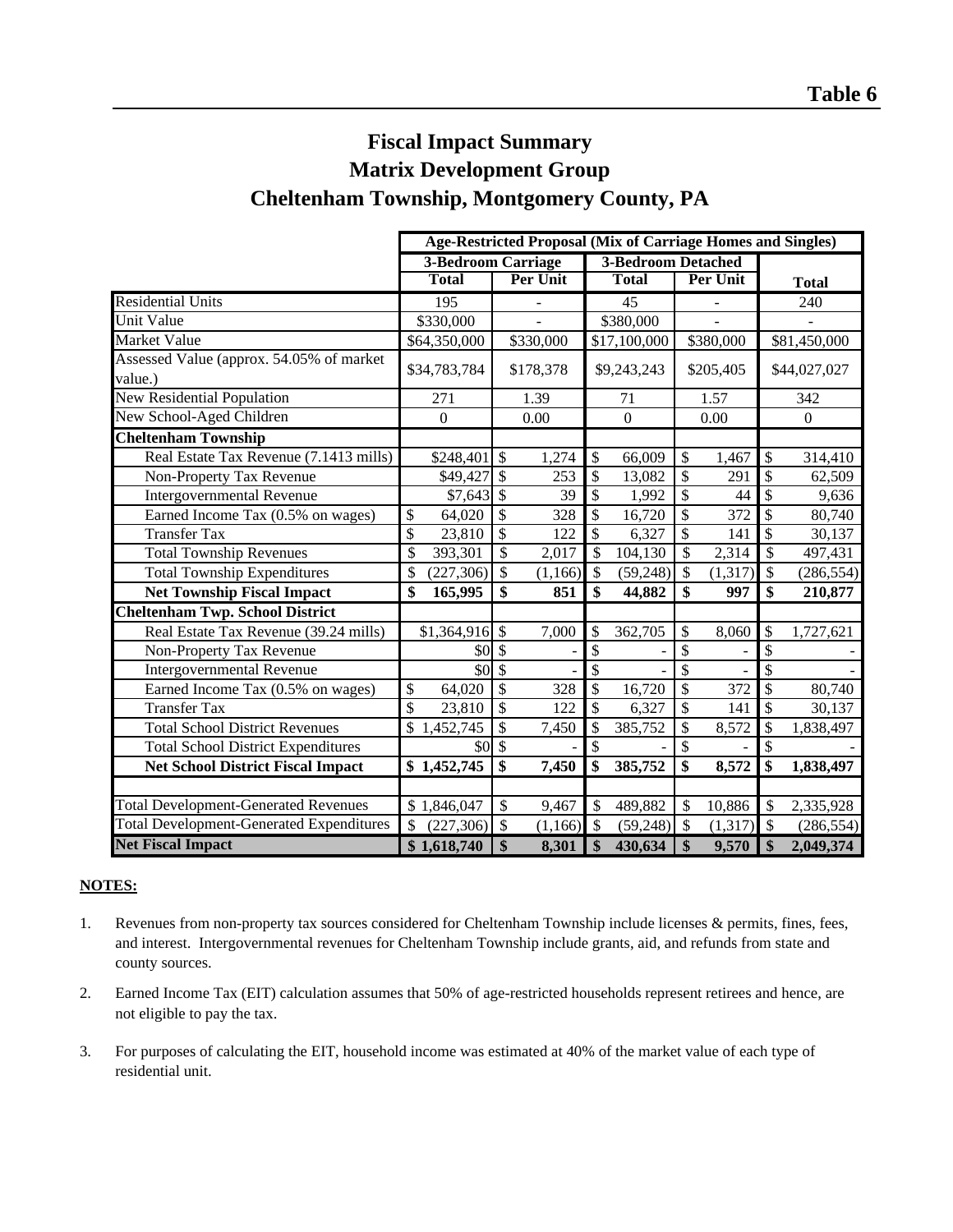# **APPENDIX A**

Alternative Scenario: Market-Rate Residential Development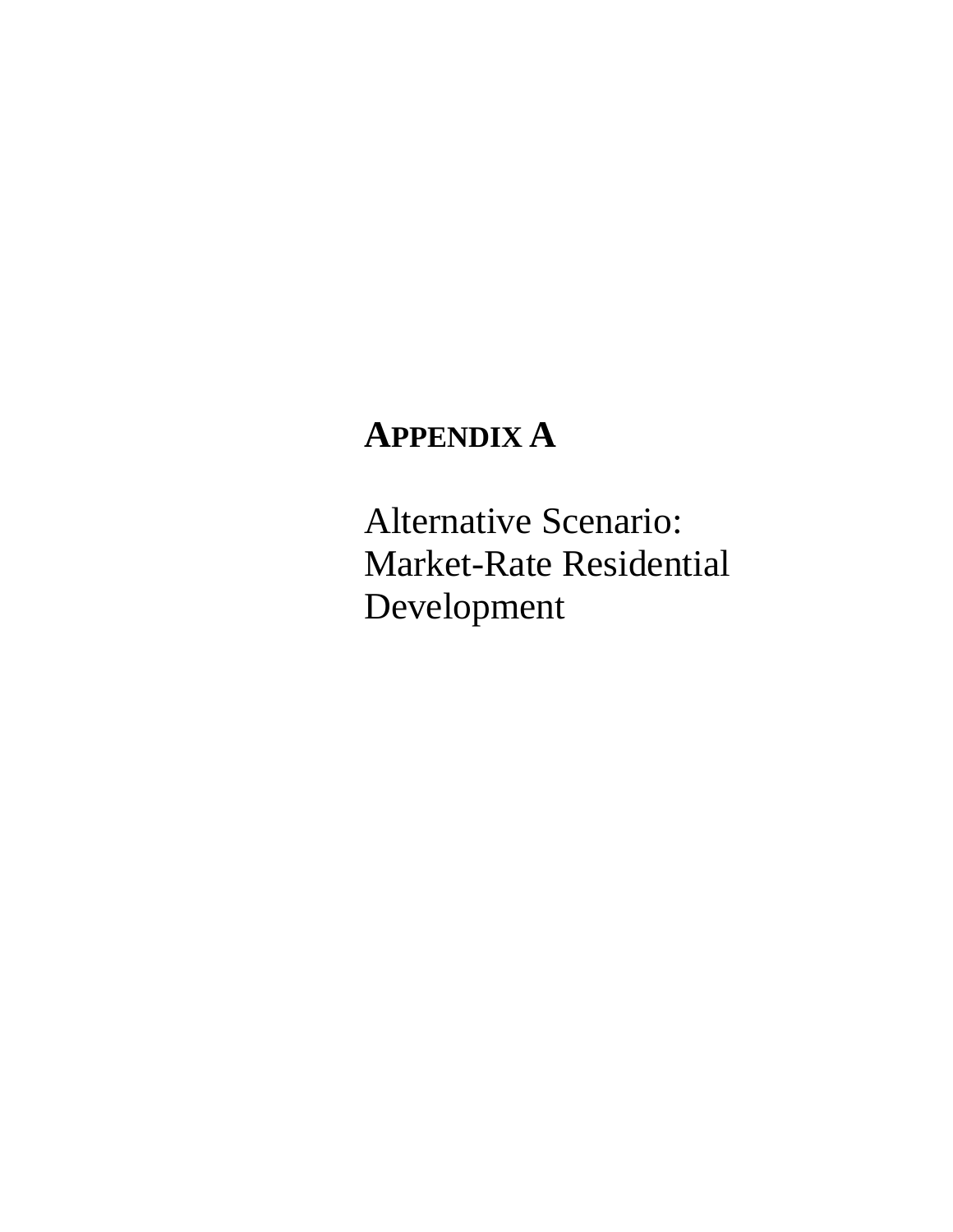#### **Alternative Scenario: Market-Rate Residential Development**

We also modeled potential impacts to the Township and School District if the subject property was to be developed with market-rate housing units, as opposed to age-restricted housing units (see Table A-1, which follows). In market-rate housing, the presence of school-aged children results in additional costs to the school district not typically associated with age-restricted communities, where there are no school-aged children. Our population estimates utilize demographic multipliers published by the Rutgers University Center for Urban Policy Research<sup>[1](#page-19-0)</sup>. This source uses U.S. Census information to derive population multipliers for different regions of the United States, categorized by household type (i.e., single-family attached, single-family detached, etc.) and by the number of bedrooms per household. We refined the school-aged children demographic multipliers to account for students that will not attend public schools, based on the Cheltenham Township School District's estimate that approximately 16% of children living in the District attend private schools.

The presentation of this market-rate analysis represents a worst-case cost scenario for the school district, based on the type and size of development proposed. Given the particular design of the proposed development, the community would still likely attract a demographic closer to the age restricted model than your typical market rate community. The size of the homes, lack of sizable private yards, walking trails and the inclusion of a clubhouse recreational facility (what might be termed "age-targeted") are typically more attractive to an older audience. Thus, while the elimination of the age

 $\overline{a}$ 

<span id="page-19-0"></span><sup>1</sup> Burchell, Robert W., David Listokin, et al. *Residential Demographic Multipliers (Pennsylvania).* New Brunswick, New Jersey: Center for Urban Policy Research, Edward J. Bloustein School of Planning and Public Policy – Rutgers, the State University of New Jersey, 2006.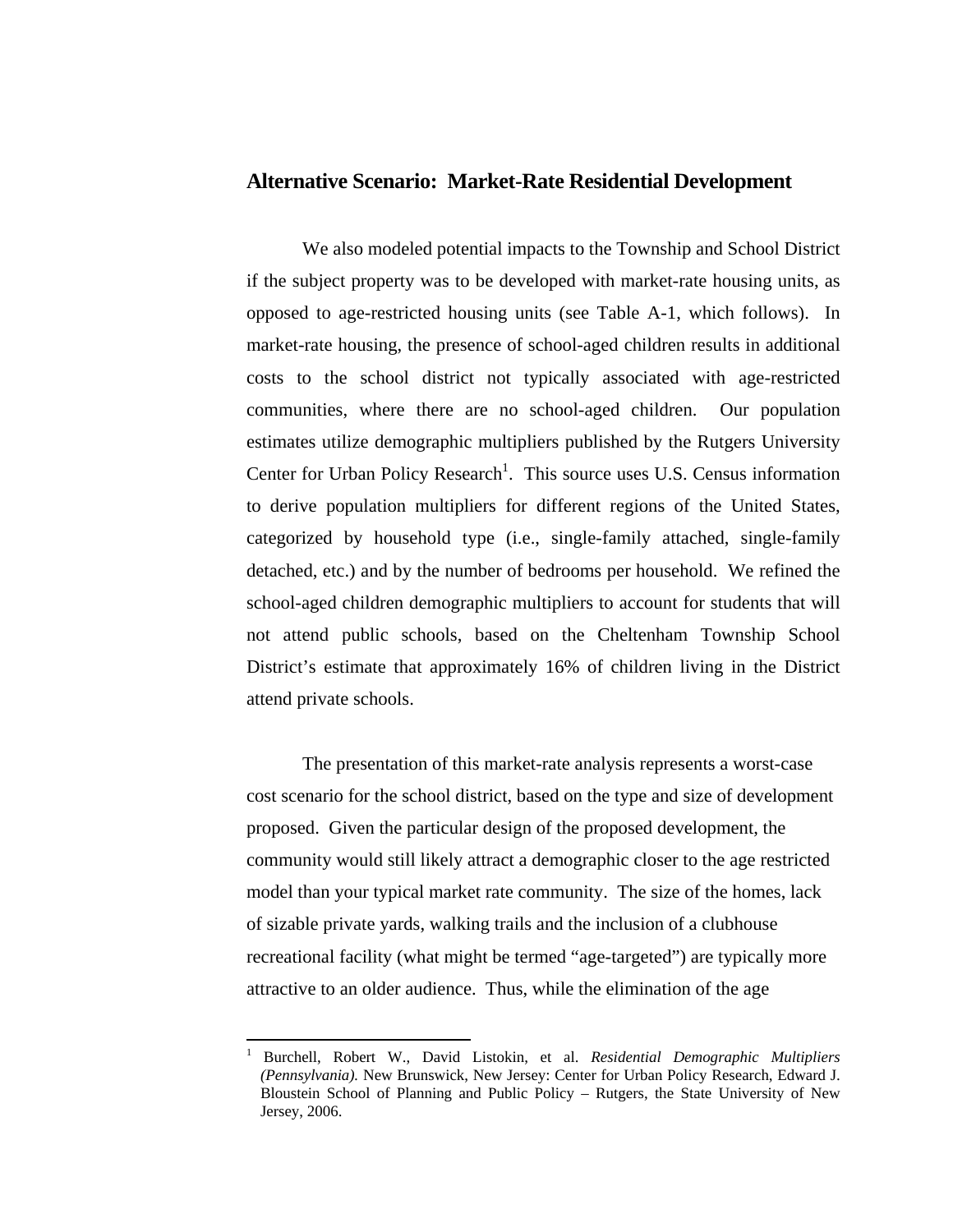restriction would open the proposed community up to include school aged children, it is unlikely to generate the number of school presented in this analysis.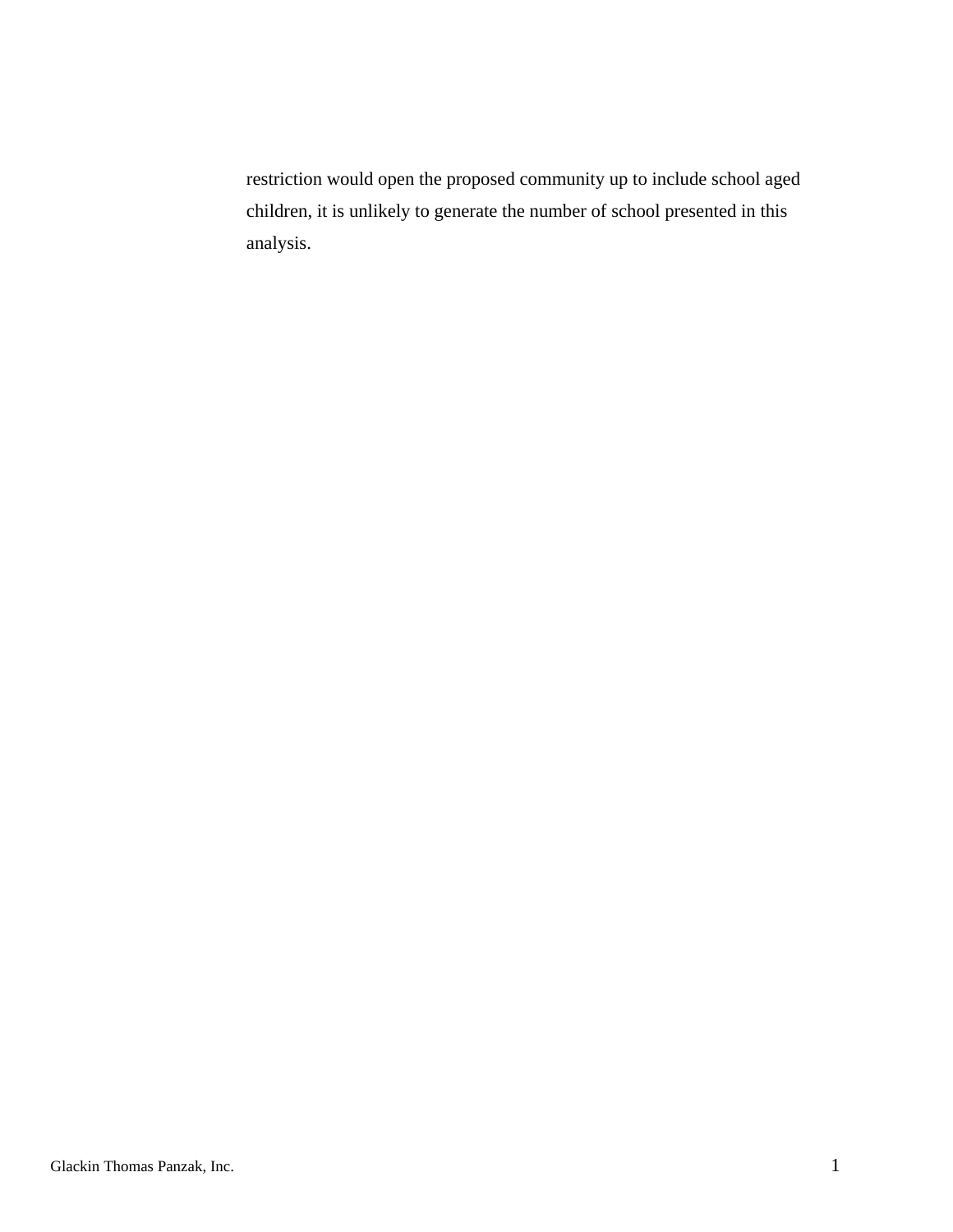# **Fiscal Impact Summary Matrix Development Group Cheltenham Township, Montgomery County, PA**

|                                                     | <b>Market-Rate Scenario (Mix of Carriage Homes and Singles)</b>   |                                                |                                   |                                     |                                        |  |
|-----------------------------------------------------|-------------------------------------------------------------------|------------------------------------------------|-----------------------------------|-------------------------------------|----------------------------------------|--|
|                                                     | <b>3-Bedroom Carriage Home</b><br><b>Total</b><br><b>Per Unit</b> |                                                | 3-Bedroom Single<br><b>Total</b>  | <b>Total</b>                        |                                        |  |
| <b>Residential Units</b>                            | 195                                                               |                                                | 45                                |                                     | 240                                    |  |
| Unit Value                                          | \$360,000                                                         |                                                | \$395,000                         |                                     |                                        |  |
| Market Value                                        | \$70,200,000                                                      | \$360,000                                      | \$17,775,000                      | \$395,000                           | \$87,975,000                           |  |
| Assessed Value (approx. 54.05% of market<br>value.) | \$37,945,946                                                      | \$194,595                                      | \$9,608,108                       | \$213,514                           | \$47,554,054                           |  |
| <b>New Residential Population</b>                   | 433                                                               | 2.22                                           | 127                               | 2.82                                | 560                                    |  |
| New School-Aged Children                            | 34                                                                | 0.18                                           | 19                                | 0.43                                | 54                                     |  |
| <b>Cheltenham Township</b>                          |                                                                   |                                                |                                   |                                     |                                        |  |
| Real Estate Tax Revenue (7.1413 mills)              | \$270,983 \$                                                      | 1,390                                          | \$<br>68,614                      | \$<br>1,525                         | \$<br>339,598                          |  |
| Non-Property Tax Revenue                            | $$59,164$ \$                                                      | 303                                            | \$<br>15,641                      | $\boldsymbol{\mathsf{S}}$<br>348    | \$<br>74,806                           |  |
| <b>Intergovernmental Revenue</b>                    | \$12,207                                                          | $\sqrt{3}$<br>63                               | $\overline{\$}$<br>3,578          | $\overline{\mathcal{S}}$<br>80      | $\overline{\$}$<br>15,786              |  |
| Earned Income Tax (0.5% on wages)                   | \$<br>140,400                                                     | $\overline{\$}$<br>720                         | \$<br>35,550                      | $\overline{\$}$<br>790              | $\overline{\$}$<br>175,950             |  |
| <b>Transfer Tax</b>                                 | $\overline{\$}$<br>25,974                                         | $\overline{\$}$<br>133                         | $\overline{\mathcal{S}}$<br>6,577 | $\overline{\mathcal{S}}$<br>146     | $\overline{\mathcal{S}}$<br>32,551     |  |
| <b>Total Township Revenues</b>                      | \$<br>508,729                                                     | $\overline{\mathcal{S}}$<br>$\overline{2,609}$ | $\mathcal{S}$<br>129,961          | $\overline{\mathcal{S}}$<br>2,888   | $\overline{\mathcal{S}}$<br>638,690    |  |
| <b>Total Township Expenditures</b>                  | \$<br>(363,036)                                                   | $\overline{\mathcal{S}}$<br>(1,862)            | $\mathbb{S}$<br>(106, 420)        | $\mathcal{S}$<br>(2,365)            | $\overline{\mathcal{S}}$<br>(469, 456) |  |
| <b>Net Township Fiscal Impact</b>                   | $\overline{\mathbf{s}}$<br>145,693                                | $\overline{\mathbf{s}}$<br>747                 | $\boldsymbol{\hat{S}}$<br>23,541  | $\overline{\mathbf{s}}$<br>523      | $\overline{\mathbf{s}}$<br>169,234     |  |
| <b>Cheltenham Twp. School District</b>              |                                                                   |                                                |                                   |                                     |                                        |  |
| Real Estate Tax Revenue (39.24 mills)               | \$1,488,999                                                       | $\mathcal{S}$<br>7,636                         | \$<br>377,022                     | $\overline{\mathcal{S}}$<br>8,378   | \$<br>1,866,021                        |  |
| Non-Property Tax Revenue                            | \$0                                                               | $\mathcal{S}$                                  | \$                                | \$                                  | \$                                     |  |
| <b>Intergovernmental Revenue</b>                    | \$0                                                               | $\mathcal{S}$                                  | \$                                | \$                                  | $\overline{\mathcal{S}}$               |  |
| Earned Income Tax (0.5% on wages)                   | $\mathcal{S}$<br>140,400                                          | $\overline{\mathcal{S}}$<br>720                | \$<br>35,550                      | $\overline{\mathcal{S}}$<br>790     | $\overline{\$}$<br>175,950             |  |
| <b>Transfer Tax</b>                                 | \$<br>25,974                                                      | \$<br>133                                      | \$<br>6,577                       | $\overline{\mathcal{S}}$<br>146     | $\mathsf{\$}$<br>32,551                |  |
| <b>Total School District Revenues</b>               | \$<br>1,655,373                                                   | $\overline{\$}$<br>8,489                       | \$<br>419,149                     | $\overline{\mathcal{S}}$<br>9,314   | $\overline{\$}$<br>2,074,522           |  |
| <b>Total School District Expenditures</b>           |                                                                   | (3,790)                                        | \$<br>(414, 229)                  | $\overline{\mathcal{S}}$<br>(9,205) | \$<br>(1, 153, 343)                    |  |
| <b>Net School District Fiscal Impact</b>            | \$<br>916,259                                                     | \$<br>4,699                                    | \$<br>4,920                       | \$<br>109                           | \$<br>921,179                          |  |
|                                                     |                                                                   | $\overline{\$}$                                |                                   | $\overline{\mathcal{S}}$            |                                        |  |
| <b>Total Development-Generated Revenues</b>         | \$<br>2,164,102                                                   | $\overline{\mathcal{S}}$<br>11,098             | $\mathbb{S}$<br>549,110           | $\overline{\mathcal{S}}$<br>12.202  | $\mathbb{S}$<br>2,713,212              |  |
| <b>Total Development-Generated Expenditures</b>     | $\mathcal{S}$<br>(1,102,150)                                      | $\mathcal{S}$<br>(5,652)                       | \$ (520,649)                      | $\mathcal{S}$<br>(11,570)           | (1,622,799)                            |  |
| <b>Net Fiscal Impact</b>                            | \$<br>1,061,952                                                   | $\overline{\mathbf{s}}$<br>5,446               | $\boldsymbol{\$}$<br>28,461       | $\boldsymbol{\mathsf{s}}$<br>632    | \$1,090,412                            |  |

#### **NOTES:**

- 1. Revenues from non-property tax sources considered for Cheltenham Township include licenses & permits, fines, fees, and interest. Intergovernmental revenues for Cheltenham Township include grants, aid, and refunds from state and county sources.
- 2. Earned Income Tax (EIT) calculation assumes that all of the households in the Market-Rate Product category are eligible to pay the tax.
- 3. For purposes of calculating the EIT, household income was estimated at 40% of the market value of each type of residential unit.
- 4. Demographic multipliers for total household size and school-aged children per household from Buchell, Listokin, et al., Residential Demographic Multipliers: Estimates of the Occupants of New Housing, Pennsylvania (2006), Rutgers University Center for Urban Policy Research.
- 5. Demographic multipliers for school-aged children were refined to account for students attending private schools. Based on information from the Cheltenham School District as published in the Philadelphia Inquirer annual feature article "Report Card on the Schools", approximately 16% of school-aged children in the school district attend private schools - this reduction factor was applied to the Rutgers multipliers referenced in note 4, herein.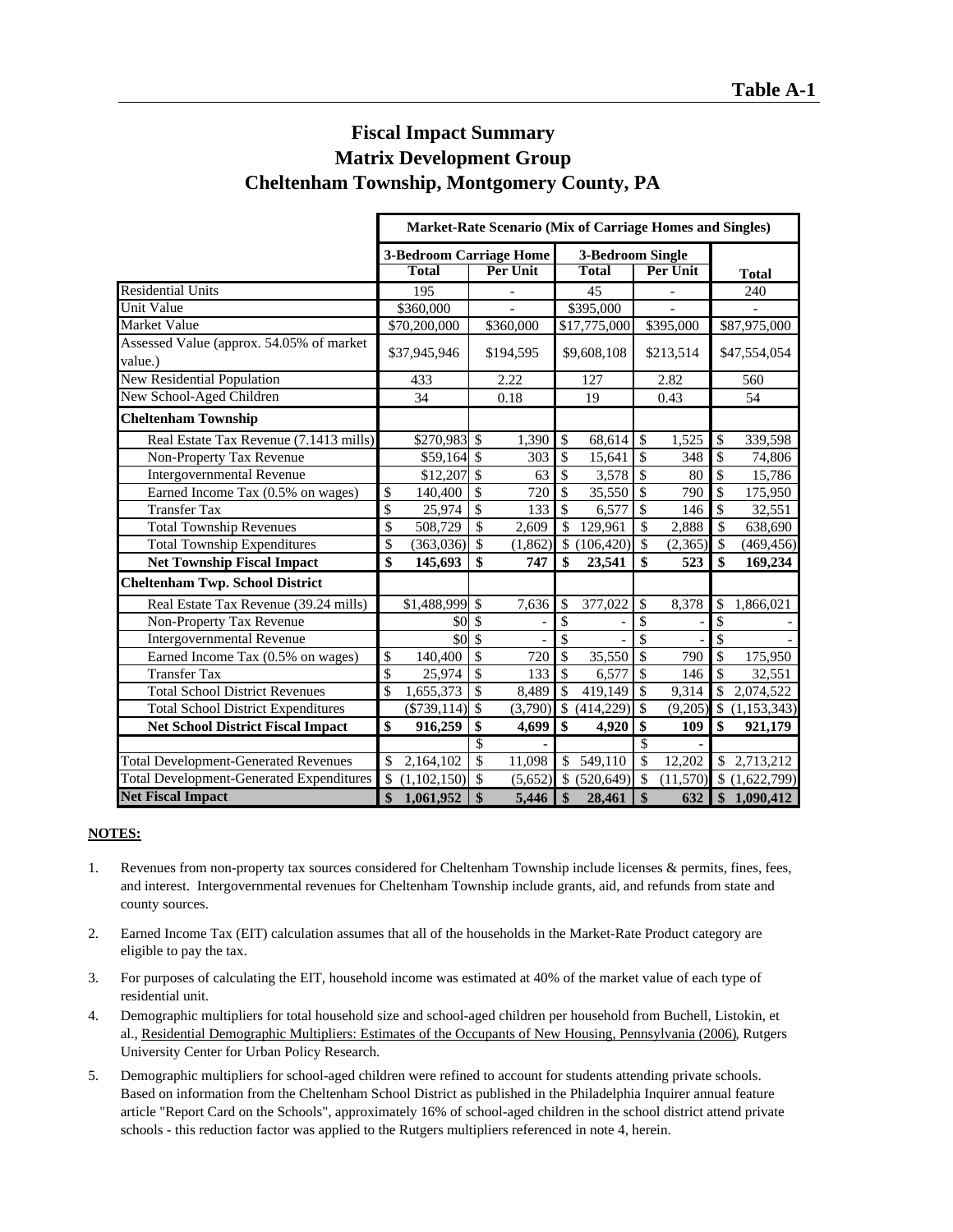# **APPENDIX B**

Glackin Thomas Panzak, Inc. Resumes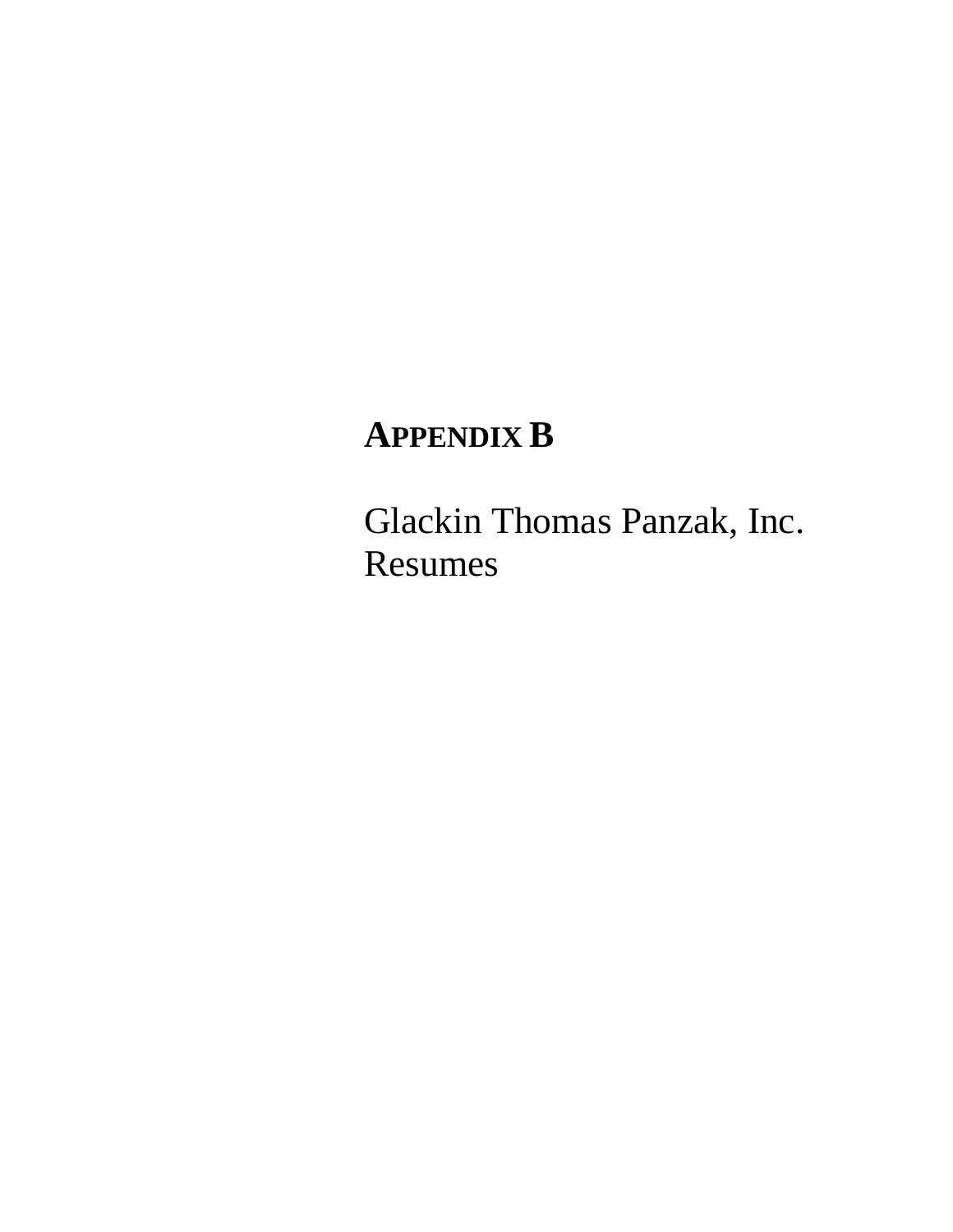Appendix B

Glackin Thomas Panzak, Inc. Resumes

# Dennis F. Glackin, AICP, PP

| <b>Title:</b>                               | President, Glackin Thomas Panzak, Inc.                                                                                                                                                     |
|---------------------------------------------|--------------------------------------------------------------------------------------------------------------------------------------------------------------------------------------------|
| <b>Education:</b>                           | 1970, B.A. Political Science, Villanova University<br>1973, Masters Regional Planning, The Maxwell School, Syracuse<br>University                                                          |
| <b>Professional</b><br><b>Affiliations:</b> | <b>American Planning Association</b><br>Pennsylvania Planning Association<br>American Institute of Certified Planners<br>Professional Planner, State of New Jersey<br>Urban Land Institute |

 Mr. Glackin has a comprehensive background in land use planning and development, including all phases of municipal zoning and subdivision regulations. Previous to forming his own firm, he was a Principal with Sullivan Associates, and prior to that, was Planning Director for Lower Merion Township, Pennsylvania.

Mr. Glackin has been the project manager for many residential, senior living, commercial and institutional projects. He has actively participated in the design of PRD developments in Pennsylvania and New Jersey. He has provided expert testimony before courts, zoning hearing boards, municipal governing bodies, and planning commissions, and has represented clients before various state environmental and transportation departments. He has prepared numerous ordinances for municipal and private clients covering a wide variety of topics. He has directed the preparation of reports ranging from site selection and feasibility studies; to community and fiscal impact analyses; to rezoning studies. He has also served as a development coordinator for various clients, coordinating the approvals and development process.

A sampling of the major projects for which Mr. Glackin has had prime responsibility include the following:

## *Residential Planning*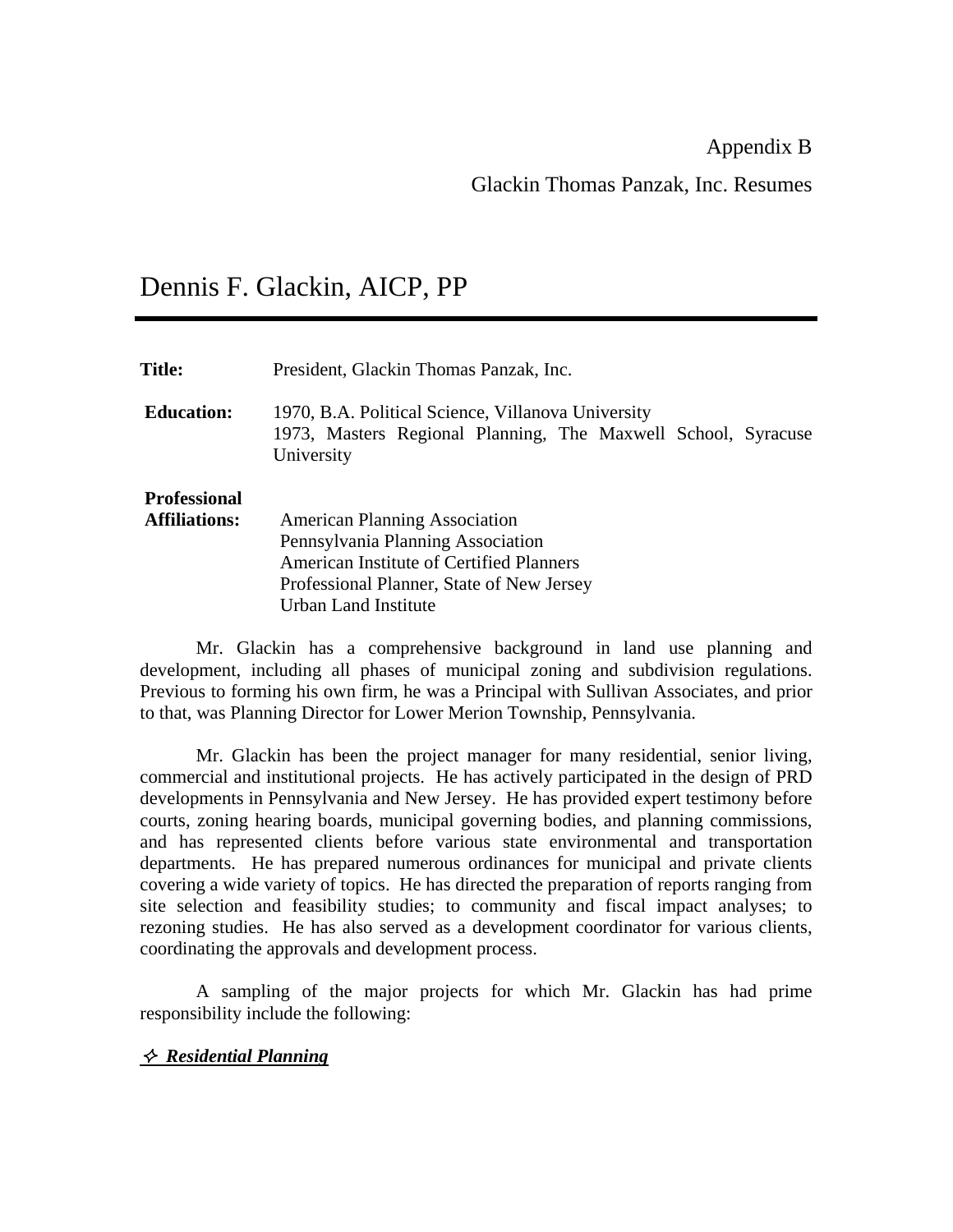**Silvergate PUD, Elk Township, N.J. -** Coordinated submission and provided mapping for a Master Development Plan application of 662 acres proposed for development of 1,300 housing units and 800,000 square feet of mixed use non-residential uses. Glackin Thomas Panzak, Inc. also prepared Community Impact and Fiscal Impact Studies associated with the application.

**Baypointe, Berkeley Township, N.J. -** Prepared Master Plan, zoning and site plan ordinance amendments, and site planning for a 1,200 unit development of age restricted and market housing as part of court ordered Mt. Laurel Settlement Plan. The project also involved gaining CAFRA approval from NJDEP and the township for a 90 unit waterfront development, and obtaining approval for landscaping and site plans for a 385 unit adult community to NJDEP.

**Pulte Homes, Southampton Township, N.J.** – Prepared site plans for 117 acre site with a mix of single family detached and townhomes.

**Pulte Homes, East Greenwich Township, N.J**. – Prepared sketch plans for alternative cluster developments for a 285 acre property.

**Traditions at Centennial Mills, Voorhees Township, N.J**. – Prepared sketch plans, and fiscal and community impact studies for a traditional neighborhood of 400 homes and a village commercial area. Plan included neo-traditional elements such as central greens, alleys and an extensive pedestrian circulation system.

**Centex Homes of N.J., East Windsor Township, N.J. -** Provided site planning for a 100 acre mixed use office and industrial project.

**Bridlewood PRD, Thornbury Township, Chester County, PA. -** Prepared a Tentative Planned Residential Development application for the 203 acre property to include 512 dwelling units comprised of single family, two family, townhouses, and multifamily units. Tasks included preparing the Development Plan, Landscape Plan, Open Space and Land Use Plan, Environmental Impact Statement, Fiscal Impact Analysis, and testimony at public hearings.

**Byers Station PRD, Upper Uwchlan Township, PA.** - Prepared Master Development Plan for 286 acre property depicting options for the development as a 550 unit Planned Residential Development. Worked with legal counsel to develop a PRD ordinance for the township, and represented the owners in meetings with the township to implement the ordinance and plan.

**Beuhl Field, Middletown Township (Bucks County), PA. - Completed various fiscal** and community impact comparisons in connection with rezoning request of industrial land to residential. Comparisons were made between industrial, single family detached and active adult housing designs. Work has also included developing zoning development standards for settlement agreement with township for 725 unit adult housing community.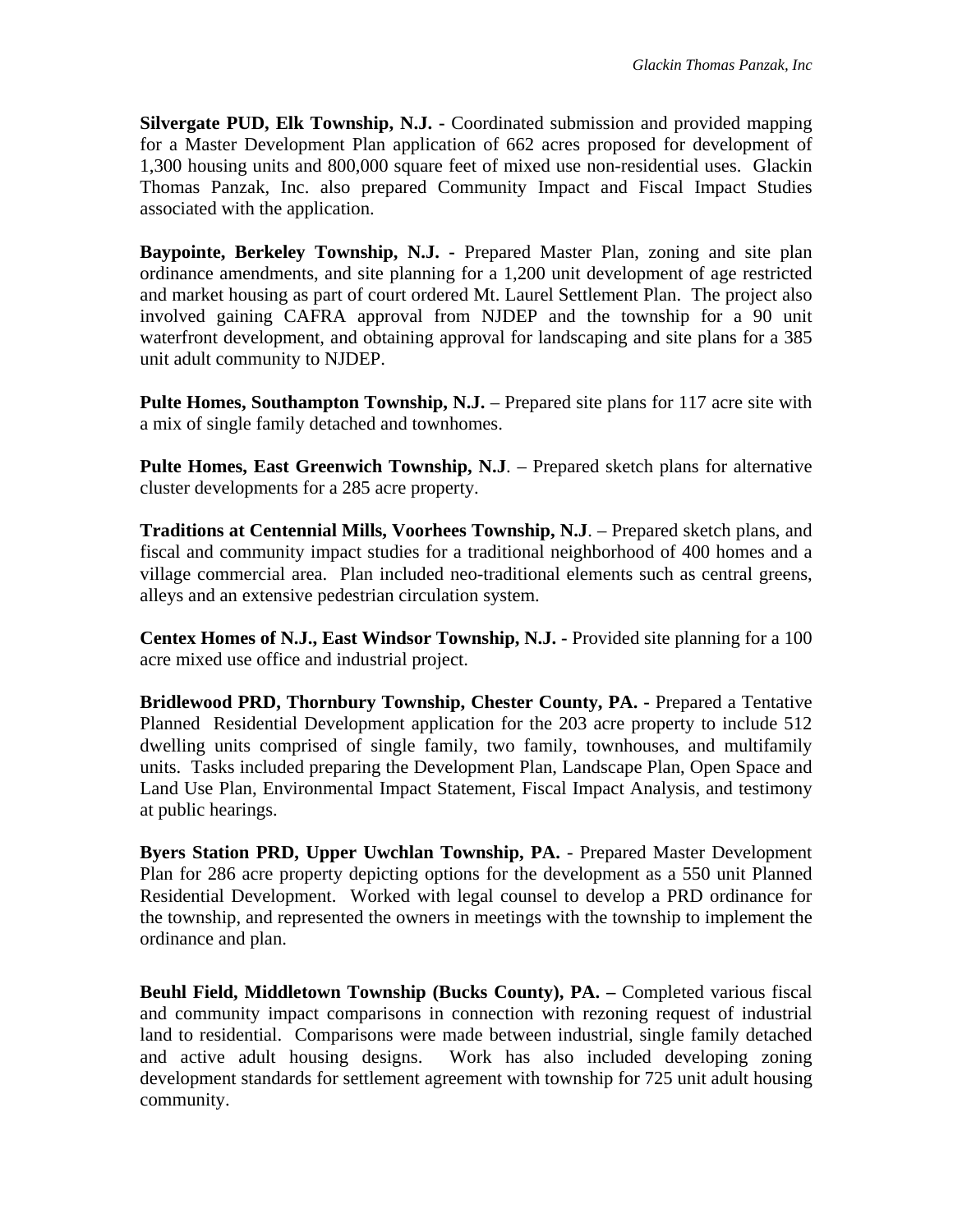**Aisling, Lower Merion Township, PA. -** Prepared sketch plans for the development of this 30 acre estate in Bryn Mawr. The plans included the preservation of the main estate house, and 50 percent of the property as open space. Also served as development coordinator for the installation of the public improvements.

**Springton Pointe Woods, Newtown Township, PA. –** Prepared land plan for 130 acre site for luxury single family home development. Plan involved the second phase of project which included 118 homes currently under construction.

**Brooke Farm, Radnor Township, PA. -** Prepared the Economic Impact Study for the development of this 67 acre estate into 30 single family estate properties. The study included examining the impact of the development on local taxes, and the effect of a proposed \$10 million bond issue on the township budget. Extensive testimony was required as part of this assignment.

# *Municipal Planning*

**Open Space, Recreation, and Environmental Resource Plan, East Marlborough Township, PA. -** Prepared open space plan that included mapping of all natural resources, a citizen survey and analysis, and completion of recommendations on open space and recreation facilities for the township.

**East Marlborough Township, PA.** - Serve as Township Planner, duties of which included reviewing development applications and preparing review letters, updating zoning maps for township by placing them on an AutoCAD base. Office has completed design of Unionville Village Bike Trail; and preparation of C-1 and C-2 district regulations, and Wireless Communications Ordinance and other ordinance amendments.

We also prepared a study of the Route 1 corridor which culminated with the adoption of a comprehensive set of zoning change text and map amendments for the corridor.

**North Hanover Township, Burlington County, N.J. -** Acted as township planner for this community to include review of site plan and subdivision applications, and rezoning studies for portions of the township.

**Warwick Township, Bucks County, PA. –** Have served as a land planning expert witness for the township on two occasions regarding a curative amendment and a zoning variance. Work has included the preparation of testimony before the zoning hearing board.

**Horsham Township, Montgomery County, PA**. – Serves as special land planner to assist township in defense of curative amendment challenge. Have also prepared environmental performance standards, airport overlay, institutional use regulations and general zoning ordinance amendments.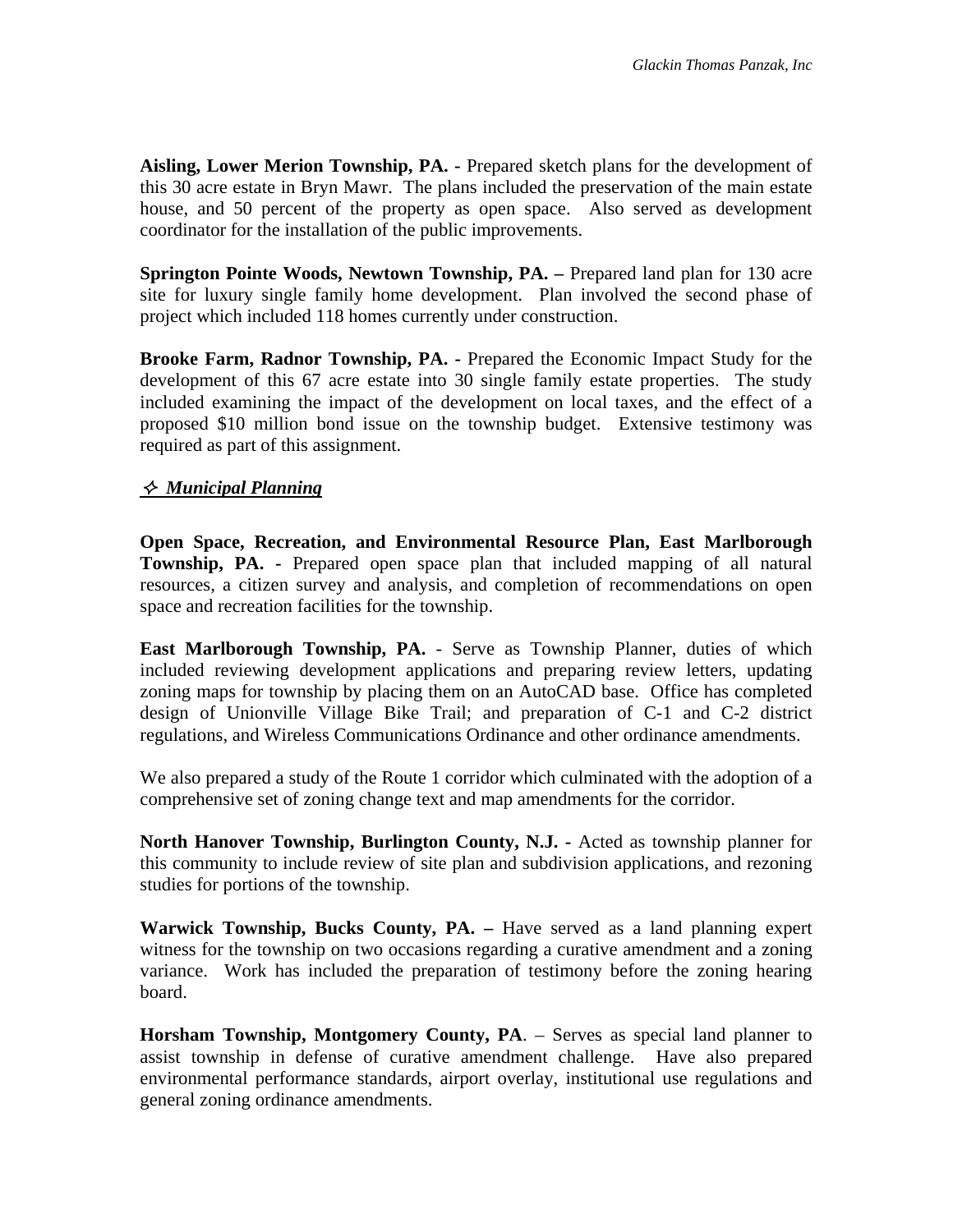# *Retail, Corporate, Entertainment, and Industrial Planning*

**AMC Theatres, Voorhees, N.J. –** Glackin Thomas Panzak, Inc. has completed sketch plan and feasibility studies for the development of movie theaters, entertainment centers, and retail plazas throughout the country including Pennsylvania, New Jersey, Virginia, Maryland, New York, Connecticut, Illinois, Michigan, Massachusetts, Ohio and Canada. The AMC Multiplex Theatre in Hamilton Township, N.J. was planned by Glackin Thomas Panzak, Inc.

**David Sarnoff Research Center, Princeton, N.J. -** Prepared a Master Plan for campus along with planning analysis for county road location on the 344 acre research center. Provided direction for the preparation of major ordinance amendments which would help to preserve the owner's future development options.

**American Stores Properties, Inc., Upper Dublin Township, PA.** - Prepared feasibility study of zoning and subdivision issues associated with several potential Acme Market store locations.

**Devon Square Shopping Center, Tredyffrin Township, PA.** – Prepared site planning and provided expert testimony before the Planning Commission and Zoning Hearing Board regarding a new Eckerd Drug store and the preparation of a Master Plan for the existing shopping center.

**East Windsor Center, East Windsor Township, N.J**. – Prepared site studies for 60 acre site to include retail and office schemes.

*Fiscal and Community Impact Studies*

**Garden State Park, Cherry Hill Township, N.J.** – Prepared fiscal impact study for redevelopment of the former Garden State Race Track for a traditional neighborhood of residential and commercial uses.

**Crystal Lake, Mansfield Township, N.J.** - Prepared fiscal and community impact statement for this neo-traditional community of 700 homes; 40,000 SF of non-residential development; and an 18 hole golf course.

**Latham Park PUD, Elk Township, N.J.** – Completed fiscal impact study for 600 unit residential development.

**Bensalem Gateway Centre, Bensalem Township, PA.** - Prepared fiscal impact study for this regional center which included 800,000 SF of retail space; entertainment center; church; vocational school; and home for boys. Fiscal impact study was element of rezoning application submitted to municipality.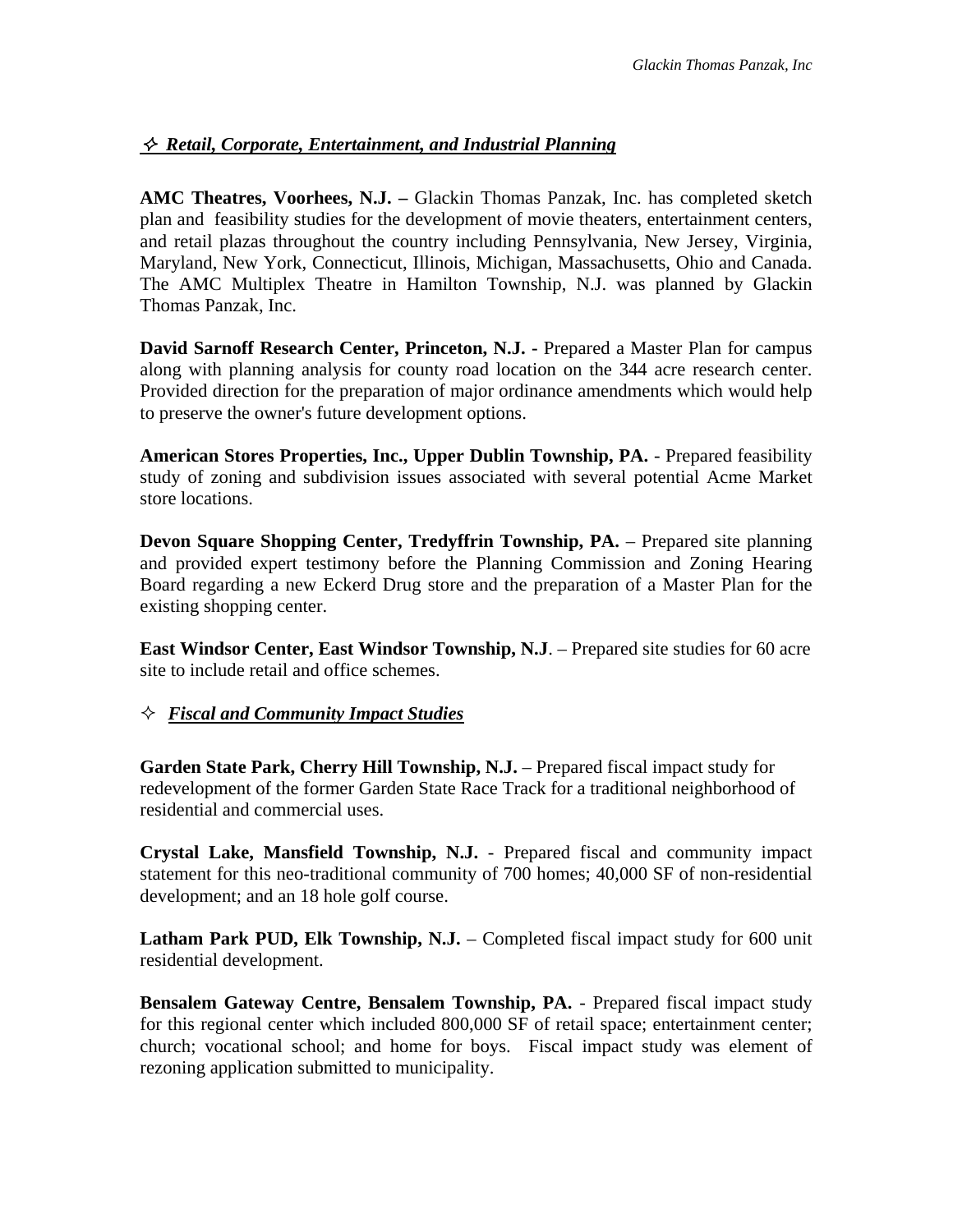# **Erik W. Hetzel, AICP, LEED AP**

**Title:** Associate, Glackin Thomas Panzak, Inc. **Education:** 1993, B.A. Geography and Planning, West Chester University 2000, Master of Regional Planning, University of Pennsylvania **Professional Affiliations:** American Planning Association Pennsylvania Planning Association American Institute of Certified Planners LEED Accredited Professional

Mr. Hetzel has a diverse background in geography, planning, technical management, and in the application of geospatial technologies to planning and engineering projects. His previous experience included a position at Environmental Systems Research Institute (ESRI), where he used his extensive Geographic Information Systems (GIS) and planning experience to help counties and local governments to define and implement GIS solutions. Prior to his tenure at ESRI, Erik spent twelve years working for Weston Solutions, Inc. in West Chester, PA as a Technical Manager. There, he worked on projects that ranged from planning and engineering consulting for local townships, to complex environmental analysis and assessment on projects of regional scope. While pursuing his Master of Regional Planning degree from the University of Pennsylvania, Mr. Hetzel focused his studies on such topics as transit-oriented development, site planning and design, real estate law and economics, and environmental science.

Mr. Hetzel currently resides in Paoli, PA and has served on numerous township boards and commissions in the local area. He is a past member of the East Whiteland Township Planning Commission, and served as chairman for three years. As a member of the East Whiteland Township Environmental Advisory Council, he served as a liaison between the EAC and the Planning Commission. With a move to West Whiteland Township, he served on the Township Planning Commission, and spent two years as West Whiteland's delegate to the West Chester Regional Planning Commission.

Some projects on which Mr. Hetzel had key responsibilities include:

## *Community and Fiscal Impact Studies*

**Lehman Township, Pike County, PA –** Prepared a Fiscal Impact Study to assess the impact of a 3,400-unit mixed-use master-planned community on the Township and the East Stroudsburg Area School District.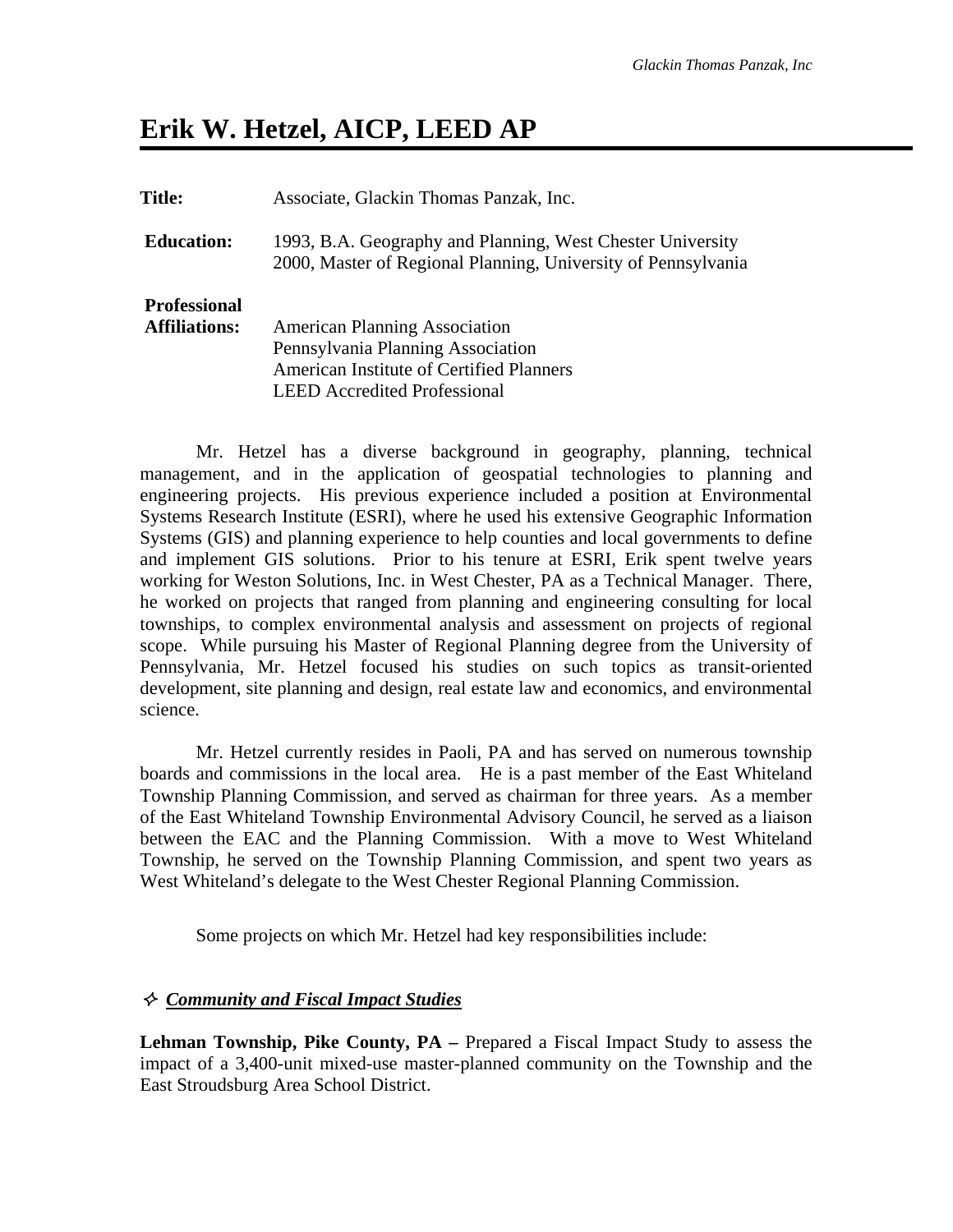**West Brandywine Township, Chester County, PA** – Prepared a Fiscal Impact Study to assess the impact of a 388-unit, active-adult residential development on the Township and the Coatesville Area School District. Studied alternative development scenarios to determine relative impacts under different zoning schemes.

**Woolwich Township, Gloucester County, NJ –** Prepared a Fiscal Impact Study to assess the impact of a 33-unit residential development on the Township and the Kingsway Regional School District.

**East Vincent Township, Chester County, PA – Prepared a Fiscal Impact Study to** assess the impact of a 160-unit residential development on the Township and the Owen J. Roberts School District.

**Hopewell Township, Mercer County, NJ –** Prepared a Fiscal Impact Study to assess the impact of a mixed-use residential and commercial development on the Township and the Hopewell Regional School District.

**Residential Development, Haverford Township, Delaware County, PA** – Prepared a fiscal impact study and report for the redevelopment of a former institutional site with a mixture of age-targeted and market-rate residential units.

**Multifamily and Townhouse Development, Upper Merion Township, PA** – Prepared a fiscal impact study and report for a 585-unit mixed-use community on a redevelopment site.

**Residential Development, New Britain Township, Bucks County, PA** – Prepared fiscal impact study and comprehensive Community Impact Assessment Report for a 49 unit residential development.

# *Residential Planning*

**Active Adult Community, West Brandywine Township, PA** – Provided planning analysis for an active adult community of small lot singles, a clubhouse and significant open space features in West Brandywine Township.

**Residential Community, Birmingham Township, PA** – Provided planning analysis and site planning expertise for the design of a residential subdivision of single-family detached homes, featuring significant open` space and farmland preservation areas in Birmingham Township.

**Multifamily Apartment Community, City of Philadelphia, PA** – Provided planning analysis and sketch plan for a riverfront redevelopment site in Philadelphia, PA.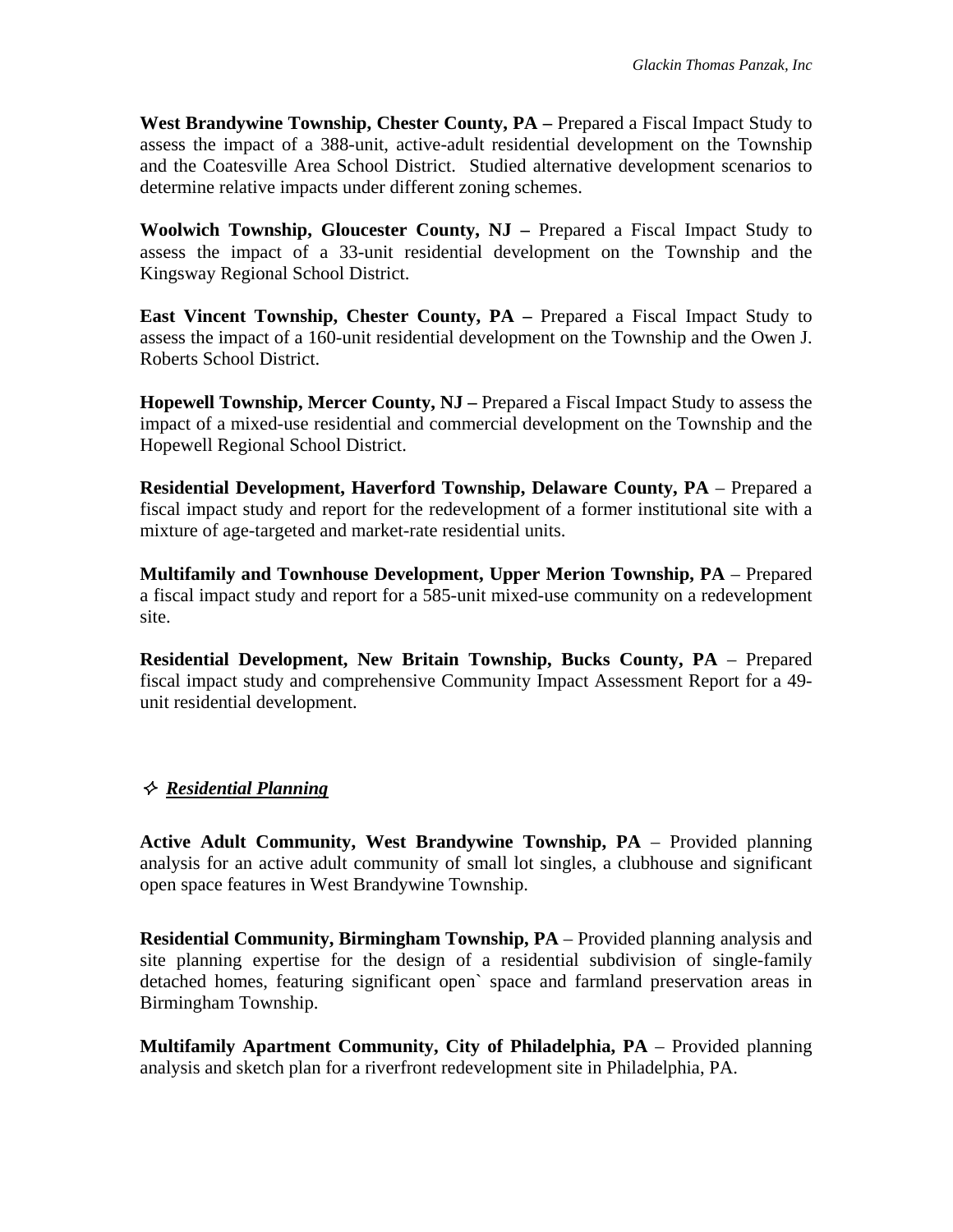# *Governmental Consulting*

**Municipal Planning and Engineering Support, Various Municipalities in Chester County, PA** - Assisted the Township Engineer in the analysis of changing land development patterns in Birmingham, New London, and Upper Oxford, and Lower Oxford Townships. Provided ad-hoc geographic analysis and mapping of spatial trends and conditions to support subdivision and land development decisions by municipal officials, as well as comprehensive planning. Designed and developed GIS interface tools for use by engineering and planning professionals. This work was performed while Mr. Hetzel was employed by Weston Solutions, Inc.

**Open Space, Recreation, and Environmental Resources Planning, Various Municipalities in Chester County, PA** - Coordinated development of geographic databases using GIS for Birmingham, New London, and West Nottingham Townships in Chester County. Integrated information about land use, water resources, land resources, biotic resources, and cultural resources to help municipalities define their priorities for conservation planning. Designed maps for effective presentations to legislative boards and citizen groups. Townships used these plans and maps to work towards achieving local and regional planning goals, and obtain grant funds from Chester County. This work was performed while Mr. Hetzel was employed by Weston Solutions, Inc.

**Act 537 Sewerage Facilities Plan, Lower Oxford Township, Chester County, PA -**  Assisted engineers with spatial analysis and mapping to plan for community infrastructure investments. Integrated land use, socioeconomic, and environmental data to support planning decisions. Presented results of analysis on maps for reports and meetings. This work was performed while Mr. Hetzel was employed by Weston Solutions, Inc.

**Geographic Information Systems (GIS) Technical Coordination and Support, Delaware County Planning Department, Media, PA -** Provided on-going technical assistance for a range of GIS-related projects. Assisted planning staff with strategic planning and implementation of GIS software and computer hardware. This work was performed while Mr. Hetzel was employed by Weston Solutions, Inc. and also while working for Environmental Systems Research Institute (ESRI).

**Lycoming Creek Flood Mitigation Study, Lycoming County Planning Commission, Williamsport, PA** - Applied GIS technology to floodplain modeling and engineering design projects. Integrated spatial data with digital elevation models for floodplain visualization and integration with hydraulic/hydrologic models. Used GIS to map design alternatives. This work was performed while Mr. Hetzel was employed by Weston Solutions, Inc.

**Geographic Information Systems (GIS) analysis and mapping, supporting numerous tasks of the Housatonic River Project, Pittsfield MA** - Supported